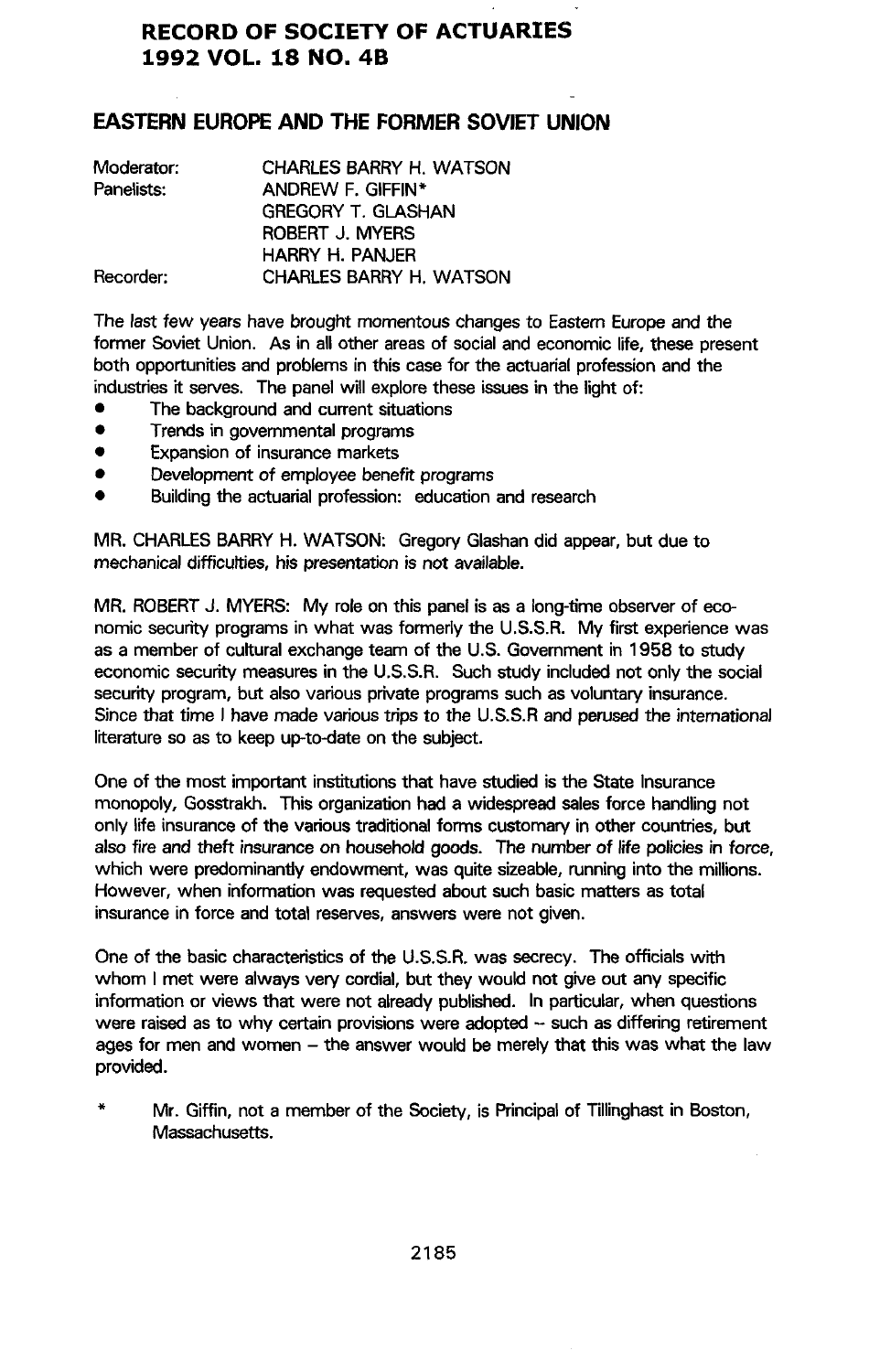Currently, people in the former Soviet Union are much more open and frank than previously. However, one should recognize that there undoubtedly must be some more reluctance frequently, even though it is not too apparent, because of the long years of repression of ideas and forthrightness.

Another important aspect of doing business in Eastern Europe and the former Soviet Union is the obvious principle applicable in all foreign consulting work that the visiting expert should not attempt to transpor**t** his or her own system to the countries for which consultation is given.

Also, one should recognize that the citizens of the country to which consultation is given are often quite knowledgeable even though they may not volunteer such information. One should recall that the Russians are by no means unaware of insurance principles and practice. For example, the 1915 Internationa**l** Congress of Actuaries was scheduled to be in St. Petersburg (although World War I prevented this).

Also, I saw what appeared to be an excellent book on the fundamentals of insurance, State Insurance in U.S.S.R. by F. Konshin. The table of contents of this book (interpreted into English) is contained in my paper "Voluntary Insurance in U.S.S.R.," the Eastern Underwriter, May 22, 1959. Some corrections to the text of this article were incorporated in a reprint of the paper in the Journal of the Incorporated Australian Insurance Institute, 1959-60**.**

Actuaria**l** science was by no means nonexistent in the past Eastern Europe. Charles University in Praque had, for many years before World War II, an outstanding course in actuarial science.

Currently, many organizations such as the World Bank and various foundations are literally "throwing money" at the Eastern European countries. This is done by holding conferences and sending visiting teams of experts to these countries to deal with various subjects. There is a tendency to hire economists with little or no previous experience with the actua**l** operations of the particu**l**ar programs involved**.** This is apparently being done on the grounds that economists can be experts on any and all subjects. Of course, there have been exceptions to this general situation. In the social security area, many of those who participate in these conferences and visits have had little or no experience in the actual operation of benefit programs, but rather only broad, theoretical knowledge of the subject. **I**n many instances, what is needed is practical advice on how to administer the program to obtain coverage compliance, or how to develop equitable and workab**l**e transitions from one benefit provision to another.

Further, because of the banking nature of some of the sponsoring organizations, there is a tendency for the visiting experts to use such social security programs as an economic tool by increasing savings and promoting economic development. As a result, quite often the Chilean privatized social security approach is recommended. However, this is done without realizing the unique characteristics of this system, especially the mammoth amounts of contributions from general government revenues that are currently being made on top of the defined contributions collected.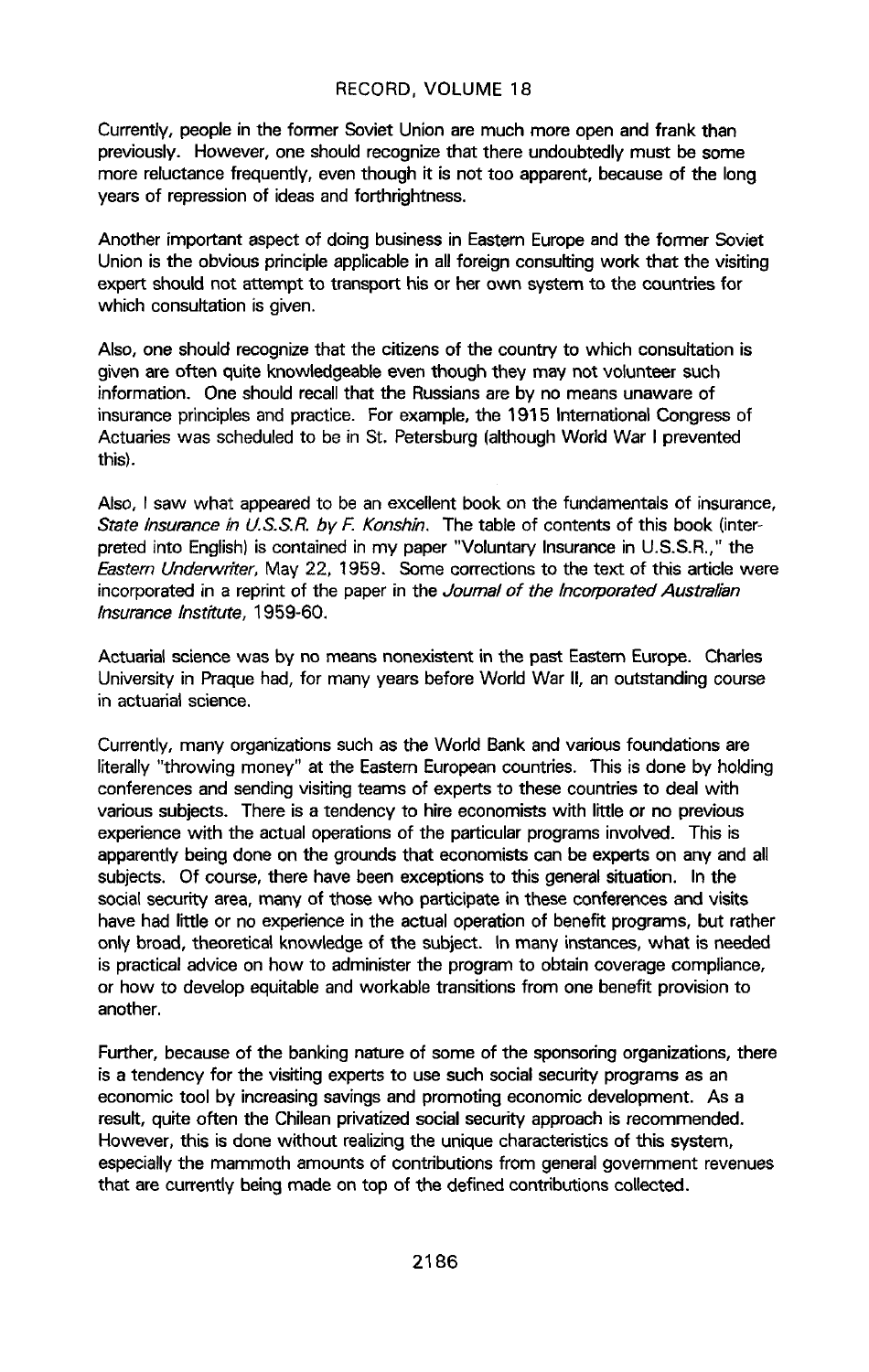MR. ANDREW F. GIFFIN: Under the Soviet socialist system, insurance was provided through government monopolies in the Central and Eastern European countries. Without such market economy basics as costs- or demand-based prices for most of the economic activity, much of the infrastructure taken for granted in insurance operations has not been present over the last 40 or more years. As new market economies are formed, foreign and domestic entities are building new insurance operations. In most cases, foreign insurance expertise and capital are playing an important role.

Development for the former East Germany, the strongest Soviet satellite economy, has been assumed primarily by the former West Germany and its major insurance companies. Hungary, Czechoslovakia, and Poland are the most popular targets for development by other foreign companies. These markets and their initial development experience illustrate the problems and need of this region. The Baltic States of Lithuania, **L**atvia, and Estonia (popu**l**ations of 3**.8**, 2**.**7, and 1.6 million, respectively) have relied on foreign company joint ventures to reshape state insurers. The other nations, now defined or yet to be defined, have conditions that are **l**ess conducive to the development of stable insurance markets in the near future.

This brief presentation outlines some of the basic issues that are shaping the development environment in the region. It also identifies some important contributions that foreign companies and the actuarial profession can make.

Some of the statistics presented here, while useful for broad comparisons, involve estimates of economic activity that are subject to inaccuracies due to a lack of comp**l**ete records of activity in these markets, rapid changes, and problems of valuation. For example, such basic indicators of economic development as GNP/GDP per capita vary substantially based on source and timing of measurement. Such measures are useful to give relative sense of the degree of development but are unreliable in absolute terms. Further, the degree and rapidity of change in the region makes it difficult to be fully representative of progress. Before business judgments are made about entry potential, a detailed analysis of the underlying economic conditions should be comp**l**eted, including on-site investigations.

The rapid political changes that have occurred in Central and Eastern Europe since late 1989 have opened a new arena for foreign-market participation by multinationa**l** insurers. Distinctions are often made between Central Europe (i.e., the former East Germany, Poland, Czechoslovakia, and Hungary) and Eastern Europe (i.e., Yugoslavia, Romania, Bulgaria, A**l**bania, and the former Soviet Republics). As those in Central Europe consider themselves significantly advanced over their Eastern neighbors, this is important to them. Politically and economically, the distinction appears to be significant. The following comments are directed primarily to the Central European nations.

East Germany, now part of a unified Germany, is dominated in insurance, as in other things, by formerly West German interests. The leading German company, Allianz, began acquiring DVAG, the monopoly East German insurer, beginning with 51% purchased in 1990. it expects to invest wel**l** over \$1 billion in deve**l**opment of the company before profits are rea**l**ized**.** Other German insurers are developing positions in the East. Some are reestablishing operations in what was once their home base of operations in the East.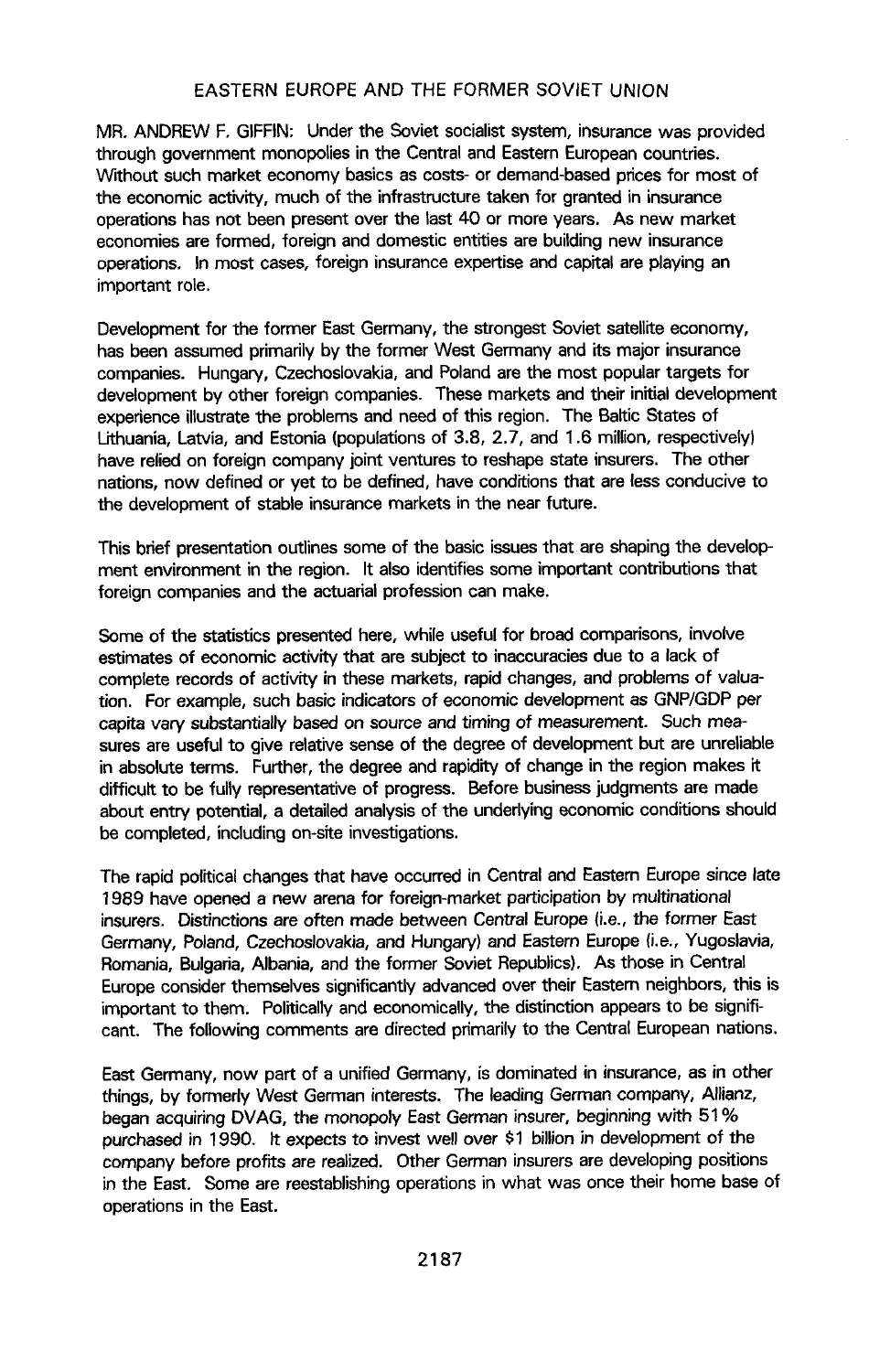**The**r**e** m**ay be so**m**e fore**i**gn parti**ci**patio**ni**n th**e **co**mb**ined**G**ermany** m**ark**e**t** i**n the future**, b**ut t**h**e** hi**g**hly **restr**i**c**t**iveregulatorys**y**st**e**m and the st**r**eng**t**h of t**h**e major Ge**rm**an insurershav**e m**ade foreign**e**ntry difficult**i**n the West. Inthe Ea**st, **non-German entrants mu**st **compete not on**l**y with regulatorycon**st**raintsand the economic** st**rength o**f **the G**erm**an insurers**,**but alsothey mu**st **count**e**rthe determination of the Ge**rm**an companiesto developthe East for politicaland culturalreasons beyond econom**i**c co**n**s**i**deratio**n**s**.

**Hu**n**gary**, C**z**ec**hos**l**ovak**i**a,a**n**d** P**olandwi**ll **b**e **prof**il**ed**in m**ore deta**i**l,** but **in ge**n**era**l**, Hungaryprovi**de**s a wea**lt**h of experiencew**it**h privateventures**, **havi**n**g** m**ai**n**tain**ed **a significant private sector over the past 20 years. The Hungarian economy has** substantially bested the larger Polish economy but lagged well behind the Czechoslo**vak econo**m**y in terms of GNP p**e**r capita.**

C**z**e**choslovakia**,**particularlythe** C**z**ec**hos**J**ovakRepublic,has maintain**ed**a r**e**latively high act**i**vity l**e**v**e**l, b**ut **has b**ee**n dominated by state**-**owned** e**nt**e**rpris**e**mo**r**e thoroug**hl**y than Hu**n**gary.** C**zechshave mor**e **to wor**k **w**it**h but** l**ess** e**xperien**c**ei**n **priva**t**e e**n**terpris**e**.**

**Po**lan**d**, **with over** t**wice** th**e populationof th**e **oth**e**r** t**wo**, **ad**d**s so**m**ewha**t **gr**e**ater inte**rn**al po**l**itica**l**conflic**t**to a shak**y e**cono**my **and onl**y r**ecent ad**d**itionso**f **p**r**iva**te **e**n**terprise. Sortingout po**st**-socia**l**i**st**p**olit**ics is** c**ertainlyan** iss**ue in each countr**y**, but Hunga**ry **has a historyof po**l**itical**fl**exibility,and** C**zechoslovakiab**e**n**e**f**it**s** f**rom a** st**ronger economic**po**sition. Hungar**y**,** C**z**e**choslovakia,and Polandhav**e **attract**ed **for**e**ign insur**e**rsi**n **that ord**e**r. Neve**rt**h**e**less,earl**y e**videnc**e**o**f **insurancemark**e**t developm**e**nt confirms th**e **lo**n**g-t**e**rm nature of this act**iv**ity.**

**Th**e **Ea**st**e**rn **Europeancountriespresenta vari**ety **of economicand politicalprob**l**e**m**s** th**at** m**a**ke **t**h**e**m less **a**t**tra**c**t**ive f**o**r f**oreigni**n**ves**tmen**t.** Y**u**g**os**la**via** h**as** y**e**t **to reso**l**v**e **sover**e**ign**ty **i**ss**uesamong** it**s va**ri**ous r**e**g**i**ons. The small** st**ab**l**e po**rt**ion (e**.**g**., **Slovenia) is not ve**ry **attractive to** m**o**st f**oreign co**m**p**a**niesdue to** it**s smallsize. Romania and Bulgariahav**e **made a more limit**ed**break with their sociali**st**pa**st**s, b**ut **some are atte**m**pting to begininsurancedeve**l**opmentsin Romania (e.g.**, **Generaliof Italy, which had** its Romanian operation nationalized in 1947). Albania has long lived a highly  $s$ heltered existence limiting economic potential.

**Th**e **former Soviet r**e**publicsa**re st**illin the format**iv**e** st**ag**es **of creatingviabl**e **pol**it**ical units and** firm **boundaries. Lack of market in**f**ra**st**ructuresand reliablecurrencies hinderthe dev**e**lopm**e**nt of insurancesy**stem**s. A few** f**oreign companiesapp**e**ar to be pri**m**arilyinterestedin pos**it**ioning**f**o**r **f**ut**ure dev**e**lopm**e**nt**, **particularlyin Russia.**

### **HU**N**GARY**

Hungarian goulash is a Hungarian stew with a variety of zesty tastes and smells. It is  $a$ n apt description for economic activity in this post-socialist period. Under socialism, **va**r**ious fo**rm**s o**f **privat**e**ent**erp**risewer**e **tolerat**ed**. Hunga**ri**ansar**e **accusto**me**d to dealingwith a priv**at**e s**e**ctor**, **althoughmuch of** it **came perilouslycloseto th**e **li**m**i**ts **o**f **Soviet toleranc**e**. This quasi-undergroundeconom**y **was highlysecret**iv**e, and that histo**ri**c cond**it**i**o**n continu**e**sto mak**e **the currentre**q**uire**m**ents**f**or** f**or**e**ign ve**n**tures u**n**clea**r.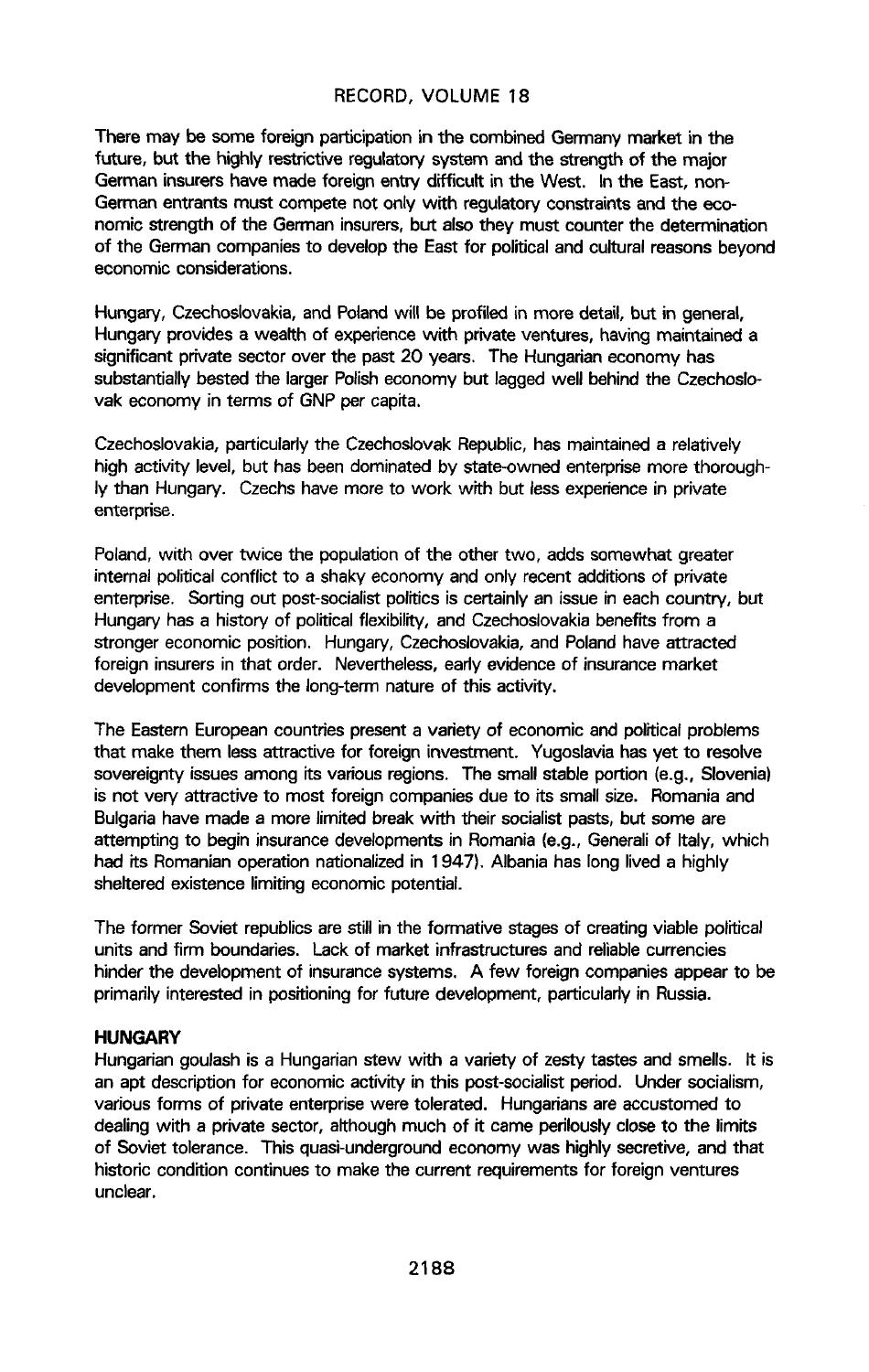Hungary is the sma**l**le**s**t of the three Central European countries with a population of 10.6 million and a 1991 GNP per capita of \$9,720 (according to Mintel, the U.K. m**a**rk**e**t re**s**e**a**rch firm). Alth**ough an i**n**sura**ncere**g**ulat**o**ry l**aw** h**as** n**o**t yet bee**n** pas**s**ed, pr**i**vate insurance compan**ie**s were formed from 198**6** on. Mo**s**t have invo**l**ved some foreign investment of c**a**pita**l** and technical expertise. The foreign participation is subject to gener**a**l legal provisions concerning foreign i**n**vestment in the country.

Rec**e**nt high levels of inflation (e.g., 35% in 1991) have sig**n**ificantly reduced the value of **i**n-f**o**rce lif**e** insurance and limited the appeal of new sales. Premiums from all lines of insurance only account for 1.**8**% of GNP compared with 8.8% **i**n the U.S. L**i**fe premium accounted for only 0.5% of GDP (Sigma, 2/91). Much of the limited ex**i**sting life business has been term insurance covering workers and their families, marketed through group contracts with individual purchases at the p**la**ce of employment.

Allami Biztosito, the former monopo**l**y company that had a portion of its business split off in 19**8**6, has sold most of the life insurance. A control**l**i**n**g interest (75%) was recently purchased by AEGON of the N**e**t**h**er**l**ands for a reported \$50 million**.** The Hungarian government will retain 20%, and 5% **w**ill **go** to employee**s**.

One of the most promin**e**nt foreig**n** participants **i**n Hungary is Al**li**anz of Ger**m**any, with 59% of Hungaria, the dominant nonlife company. Staff cuts are planned in 1992 to counter signific**a**nt losses in 1991 and to become profitab**l**e as targeted in 1994.

Gen**e**rali of It**a**ly had a joint venture with All**a**mi but h**a**s since tak**e**n over the Weiner Allianz partnership with Providencia through its Austrian subsidiary Erste Allgemeine **Gen**e**ra**li**. Gen**e**ralihas been reluctantto take on fo**rm**er** m**onopol**y**co**m**panies in the** East because of problems trying to restructure them. Generali is reestablishing its prewar position in nonlife insurance. The joint venture operation sells through the **Hungarian Post Office Bank.** 

**Several new companies, foreign owned or partially owned, are entering the life mark**e**t. For**e**igni**n**t**e**restsrepr**e**sented**i**ncludeth**e **German** C**olonia,the French G**A**N, and the Dutch Nati**o**nale Nederlanden**,**and the Ame**ri**can AIG, in add**it**ionto those a**l**re**ady men**tion**ed.

The new entrants are taking advantage of d**e**mands from employers for pension supplements and **o**ther benefit**s** to encourage employees to maintain their employment. Public pen**s**ion and w**e**ffar**e** benefits are cu**r**rently limited. GAN and **N**atio**na**ie **N**ederl**and**en h**av**e **ta**ken **pa**rtic**ula**r **i**nterest **in th**e l**if**e m**a**rket for th**is** p**u**rpose**.** A**I**G has established a joint venture to sel**l l**ife i**n**surance **a**nd personal **l**ines through the Cooperative Savings Bank. By June 1992, an estimated \$500 million had been invested by foreign companies in the Hungarian insurance market.

The ground rules for these ventures are not very clear, there not being **a**n insurance law to spell them out. A commercia**l** attach\_ of one of Hungary'**s** Western European embassies advised a prospective fore**i**gn insurer to "go find out." Th**e** new law, expected out this month (October 1992), shou**l**d begin to clear the a**i**r.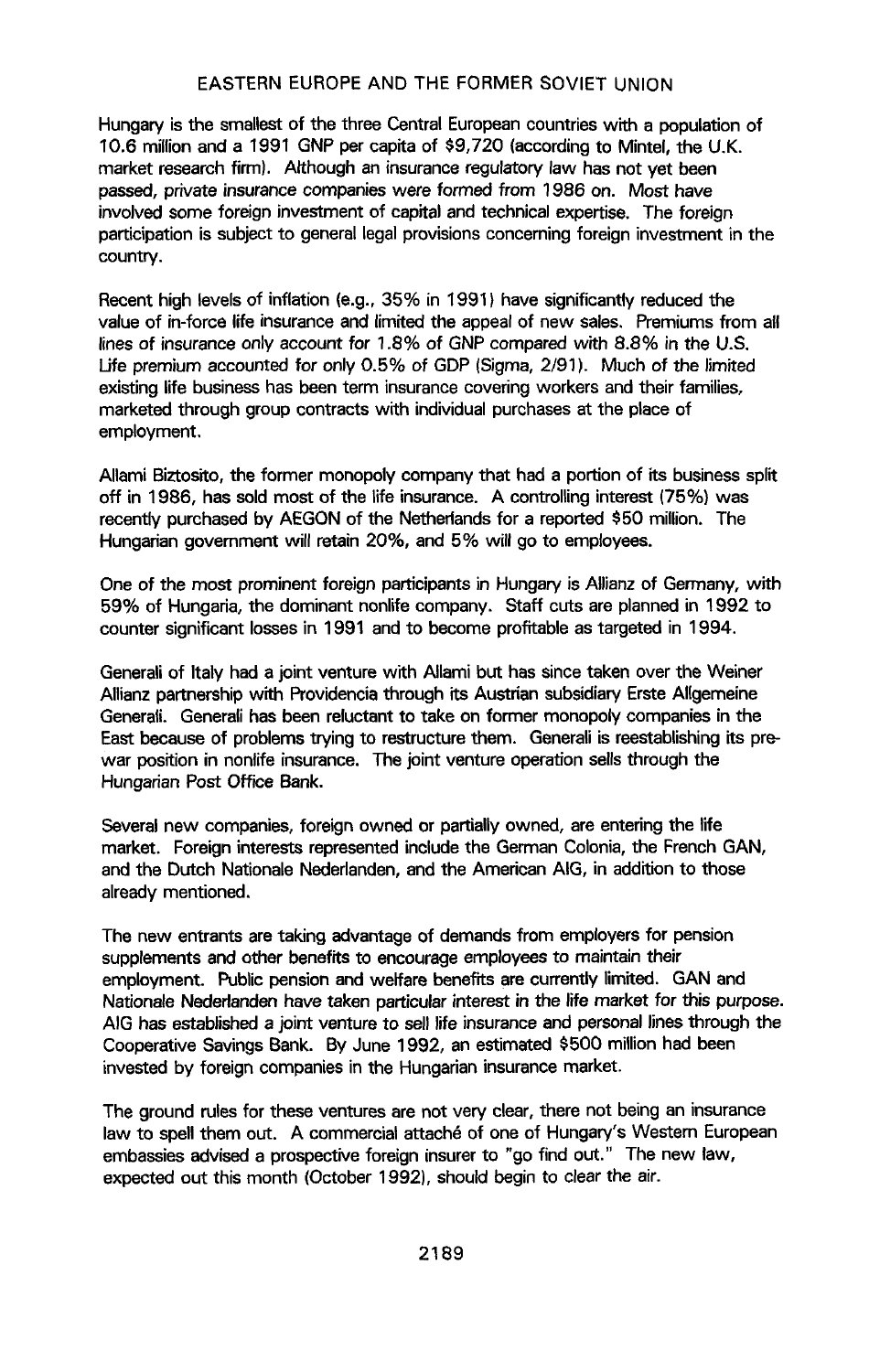Opportunities in Hungary depend primarily on broader market expansion. Significant advantages of established private enterprise infrastructure must be matched with progress on economic development and control of inflation. Despite some history of private enterprise, Hungary suffered a significant decline in GDP in 1991 (10-20%). Problems with public budget management have made matters worse.

Hungary has faced a variety of political and economic setbacks over the years. Its people have developed much experience in reacting to rapid changes in conditions and fortunes. Conditions such as the recent Soviet domination have driven much of this reaction underground. Success in Hungary requires an understanding of what goes into the often obscure "Hungarian goulash" of economics and politics.

### **CZECHOSLOVAKIA**

Of the 15.7 million inhabitants, 11 million live in the more prosperous Czechoslovak Republic. Prior to World War II, Czechoslovakia had one of the strongest economies in Europe. During Soviet controls, a relatively high level of economic development was maintained compared to its Central European neighbors. Czechoslovakia had the highest 1991 per capita GNP in the region at \$13,500 (Mintel). In 1989, life insurance premiums as a percentage of GDP were 0.79%, compared with Poland's 0.09% and Hungary's 0.05%. Overall insurance premium penetration in Czechoslovakia in 1989 was 2.98%, compared with Poland at 0.51% and Hungary at 1.76% (Sigma, February, 1991).

New insurance laws were passed in the Slovak Republic in December 1990 (effective March 1991) and in the Czechoslovak Republic in April 1991 (effective May 1991). The legislation ended the state monopolies and set a rapid course for opening the market to new entrants, particularly foreign insurers. The Slovak law limits foreign ownership of insurance companies to 25% until two years after the effective date of the law, and the Czechoslovak law limited foreign ownership to 45% until one year after effectiveness (i.e., May 1992). These basic laws will be fleshed out through further legislation and regulations as the private market begins to take shape.

Under the socialist regime, there was only one monopoly company. In 1969, the company was split into two companies, one for each republic. Two additional companies were recently authorized in the Slovak Republic. All are composite life and nonlife companies.

Generali had established a relationship with the Czechoslovak national company, CSP, but will establish a separate operation. Nationale Nederlanden has also entered through a new company as the first wholly owned subsidiary licensed for life insurance. NatNed began operations in June 1992 with individual life and pension business sold through a network of 100 agents. AIG became the first American entry recently, with a license for both life and nonlife business.

Life insurance business has been limited because the state has provided for basic pension and welfare needs for the past 40 years. However, prior to World War II, there was an active private market for life and health benefits. This relatively limited history of public benefits makes transition to more private benefits easier than in countries with longer dependence on public systems.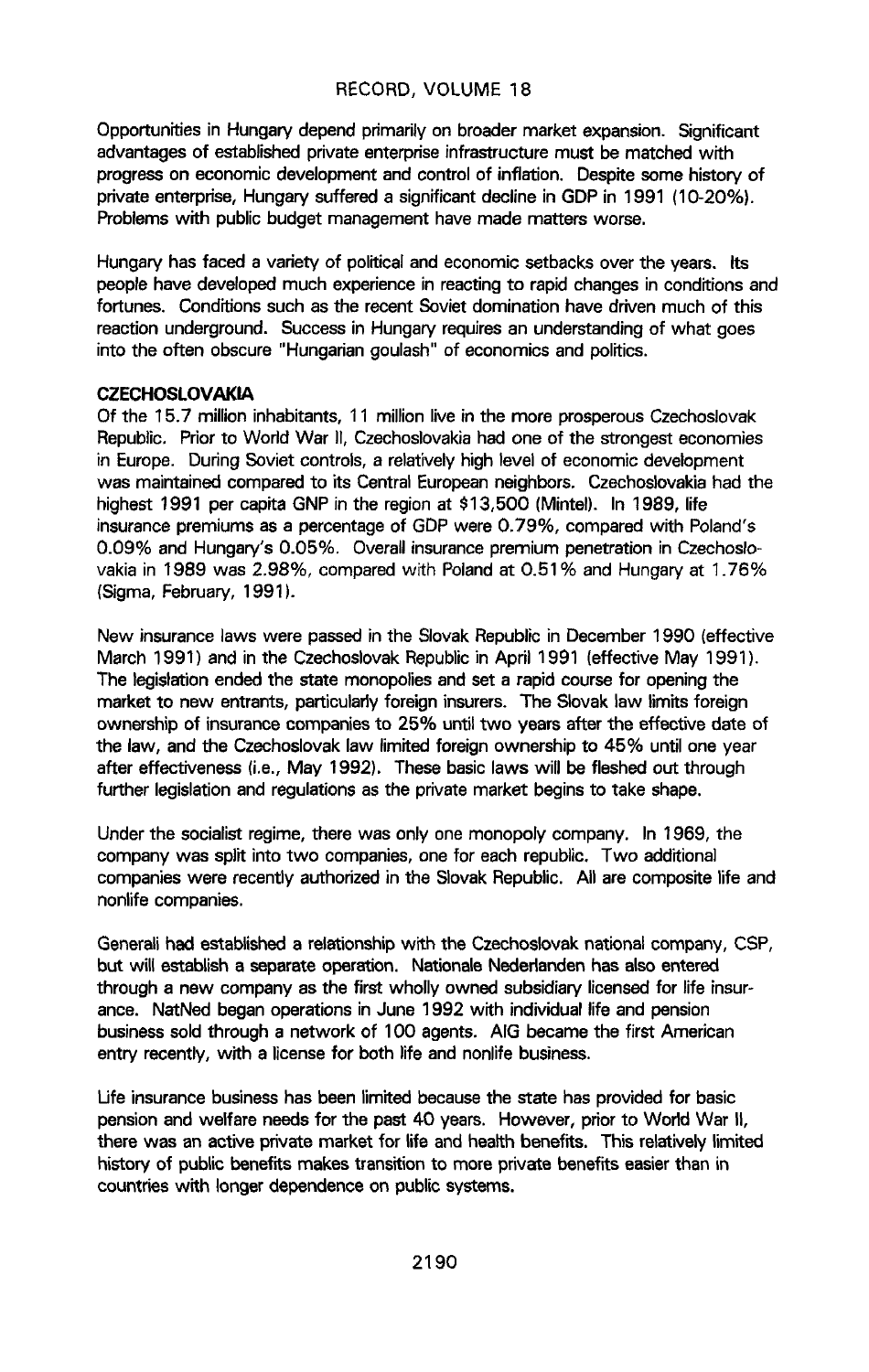Economic systems in Czechoslovakia have been heavily dominated by socialist me**t**h**ods**. **H**owe**v**er, **pub**l**icac**ce**p**t**an**c**e o**f **s**oc**ia**l**istid**e**as was** m**ore** l**i**m**ited. Prague**, one of the few European cities not heavily bombed in World War II, retains an old**wo**d**d** fl**avor that s**y**mbo**l**izesCz**e**cho**sl**ova**k**ia'**s**cu**l**turalr**e**si**st**ance**t**o Sovie**t so**cialis**m**. Cz**ec**hoslovakiasuffer**ed **a** s**harp drop in GNP in** 1**99**0-**9**1**,** s**imi**l**arto those in Hungary an**d **Po**l**and. But**, **the n**eed f**or broad-sca**le**r**e**st**r**ucturingof the econo**m**y is not as high as in Po**l**and**.

C**SP had abo**ut **six mi**l**lionlif**e **policiesin force** i**n 1991**, **typicallyin small denominations. Most of thes**e **came fro**m **payrolldeductionendowments. Mo**st **of** th**e individually sold** contracts represent savings for children, including provisions for **annuiti**es **in the ev**e**nt of the death of a pare**n**t. As** st**at**e **pensionsleav**e**increasing gaps** at **higheri**n**c**o**m**e **l**e**v**e**ls,a l**im**it**ed **market for individualpen**si**on supp**le**m**e**nt contracts has d**e**v**e**loped.**

A**lthough not as high as it**s **neighbor**s**,Cz**ec**hoslovakiahas** s**uffer**ed **signi**f**icantin**fl**ation in th**e **pas**t **two y**e**ars. Infl**at**ion in** 1**99**1 **was a**bout **50%. A** m**ajor part of th**e **incr**e**as**e**in 1990-91 was a risein he**at**ingfuel costsresult**i**ngfro**m **the lossof highly subs**id**iz**edSo**vi**e**t fuel. In respon**se**to the highinflation,CSP r**e**valued**it**s in-force policiesto avoidheavy lapsationbut do**es **not a**n**ticipatethe ne**e**d to index polici**e**sto** i**nflationin th**e **future.**

C**SP is i**n **th**e **processof privatiz**at**ion. As** the **only potentialCzechoslovakinsurance joint venture partner available,CS**P **hashad many vis**it**s from W**e**stern companies. The Czechoslovakgove**rnm**ent is in**the **proce**ss **of** se**llingoff h**e**ady 1**,**500 stateown**ed **enterprisesthrough a voucher and b**id**d**i**ng pla**n. **A majorli**mit**ationfor any** f**oreign acquirerwould be the overstaffingth**at **is common in** the **state ent**e**rprises**.

C**z**ec**hoslovakiahas th**e **econo**m**icw**e**alth and growth po**te**ntialto suppo**rt **a much** l**argerlife mark**e**t but lacks**si**gnificantinfrastructurerequire**m**ents. Personnelresources are lim**ited**, and op**e**ratingsyste**m**s are primitive.** T**here is no pr**i**v**at**e pens**i**onlaw and no tax reliefin lif**e **products. The pac**e **of** m**ark**e**t developmentw**il**l d**e**p**e**nd on how a**n**d w**h**en these** in**f**ra**structure** iss**u**es **are** ad**dr**e**ssed**.

### **PO**L**A**N**D**

k\_r\_**ha** po**pulationof 38 million,Polandis** th**e largestof the Central European**c**ount**rie**s. At** \$**6**,**300 1991 GNP per cap**it**a (Mintel), it is w**e**ll below both Hungary and** C**zechos**l**ova**ki**a. As with Cz**ec**hoslovakia,**it**s economicpotential**i**s** h**ampered**b**y th**e lack of formal private-enterprise infrastructure. Conflicts among political parties within **the parl**i**a**m**ent, and between th**e **parliamentand** th**e** e**xec**ut**iv**e **branchesof gov**ern $m$ ent, have hindered development progress.

**Polandhas taken an aggre**ss**iveapproachto** st**ructura**l **economicr**e**form. Man**y **economiccontrols were eli**m**inat**ed **in Janua**ry **1990. Sinc**e**then, much new economic act**iv**i**ty **has b**e**en gen**e**rat**ed**. At the same tim**e, **much of th**e **old** st**ructure has be**e**n dis**m**antled. New infrastructurebu**i**ldingis** l**argel**y **in** th**e** "**informal**" **sector, fo**rm**ed**y **the black market. Capital generated**i**n the underground**ec**onomy is fueling much of th**e c**urr**e**nt** e**conomicd**e**velopment. Foreigninv**e**st**m**ent, mostl**y **fro**m **German**y**, has concentr**ated **on smallbusi**n**e**ss **deve**l**op**m**ent w**it**h over** \$**900 millionin 19**8**9**. **But, the overall sho**rt**-termeffects have bee**n **a 20**% **drop in r**ec**ordedGN**P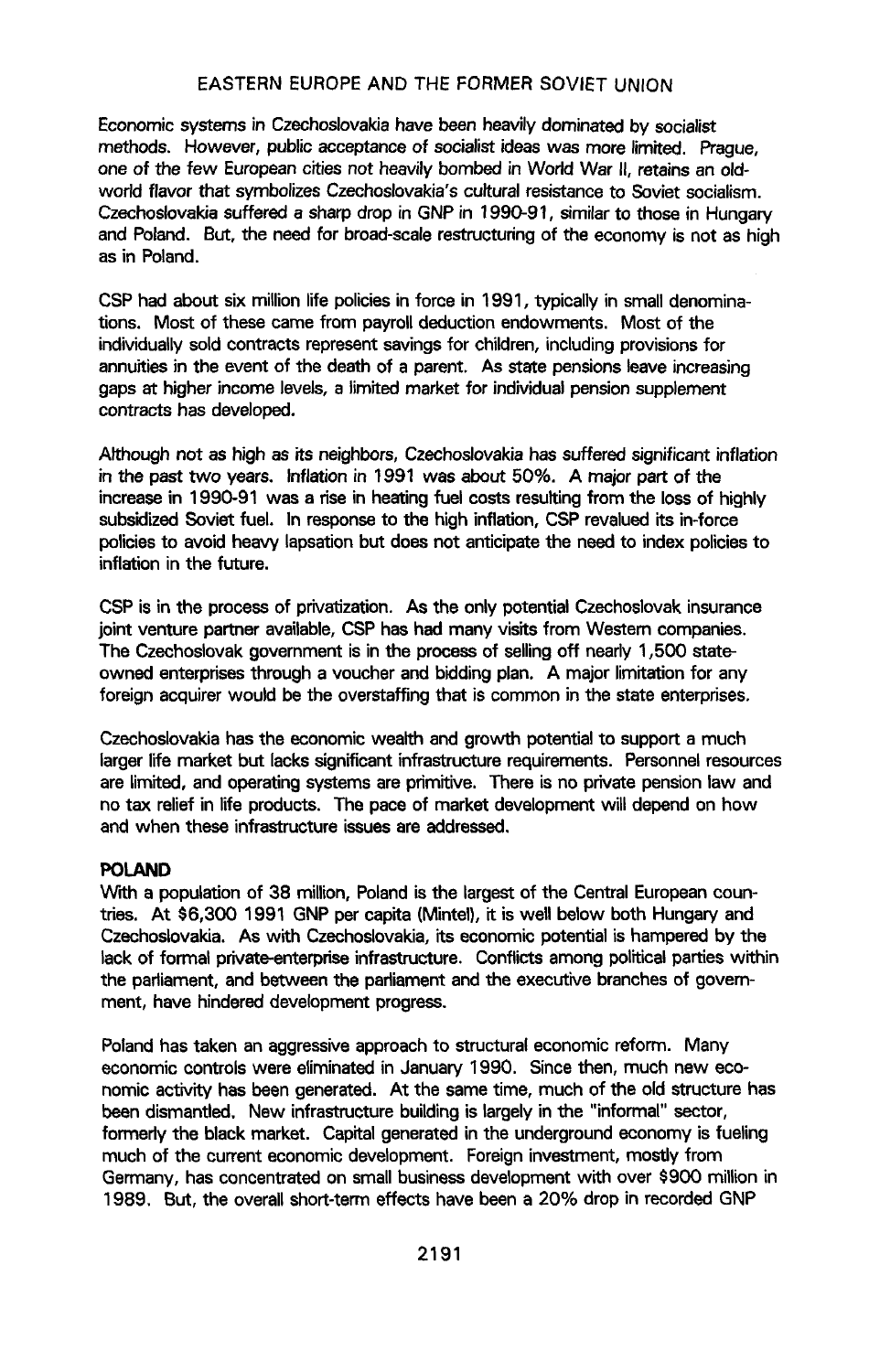since 1987 and unemployment rates of 18.2%, compared with 0.6% in 1990. M**u**c**h of th**e **diff**i**cu**lty **has** been **c**h**angingt**h**e** l**a**r**ge**r **s**tate-ow**n**ed en**te**rprise**s t**o **f**it **th**e new market environment.

A new insurance law was passed in July 1990, and regulations have r**e**cently been issued under the law by the Ministry of Finance. The monopoly po**s**ition of the st**a**te comp**a**ny, PZU, was broken up with the addit**i**on of **a** Po**l**ish lif**e** company, W**e**sta Life (1988), and the recent authorization of jo**i**nt-v**e**nture co**m**pa**n**ies - A**I**G **a**nd the state b**a**nk, PKO, and AGF with Solidarit**y**. Ent**ry** w**a**s p**e**rmitted through joint venture and, after Januar**y** 1, 1993, directed by foreign companies.

High leve**l**s of in**fla**tion have significant**ly** reduced the value of **P**ZUs in-force business. A**l**though pressure has been p**u**t on the governm**e**nt to increase in-force po**l**icy va**l**ues, PZU is not in a position to make materia**l** additions. This experience with PZU and general economic problems will retard deve**l**opment of a life insurance market.

Although the new insurance law and regulations have help**e**d to provide a framework for deve**l**opment of private insurance marke**t**s**,** further legis**l**ation **i**s needed for pension**,** tax t**r**eatments and f**o**r**ei**gn investment regulat**i**on. Unlike the flexibility available in Hung**a**ry, Polish leg**a**l tradit**i**on requ**i**res clear pa**rl**iament**a**ry **a**uthorization for vari**o**us details **o**f priv**a**te m**a**rk**e**t activit**y**.

The v**e**ry limited lif**e** market is stil**l** dominated by PZU. In 1990, lif**e** premiums were \$50 mi**l**lion for PZU and \$2 mi**ll**ion for Westa Life**.** Most of the bu**s**iness i**s** g**r**oup term life sold throu**g**h employ**ers** to individua**l**s on a pa**y**roll deduction ba**s**is. Of the very limit**e**d individual business, most is savings for children p**a**yab**l**e at age of majority or at marriage.

New bus**i**ness is extended to inflation **t**hrough a process of adjusting monthly premiums to reflect inflat**i**on change**s**. It is not an automatic process. Premiums, reserves, and ca**s**h va**l**ues move **t**o**g**ether in the revaiu**a**tions. S**a**le of contracts based on forei**g**n curr**e**ncy is being con**si**dered, but local currency contracts rema**i**n more popular because **i**nterest rates on local cu**r**rency accounts tend to **gi**ve bett**e**r y**i**elds compared with foreign currency account**s**, **a**fter depreciation **i**s accoun**t**ed for.

As are many sectors of the Polish economy, the **i**nsurance sector is in the process of privatization. The Polish priv**a**tization schem**e** involves vouchers **i**ssued to Polish adults for a nominal fee to **a**cquire shares in pooled **i**nvestment p**l**ans**.** Prof**e**ssiona**l** investm**e**nt managers r**e**pres**en**ting th**e** inves**t**m**e**nt p**l**a**n**s ar**e** to bid for public **en**tities and are expected to apply pressures for restructuring and efficiency. Political disputes over the methods and pace of privatization has slowed the restructuring of the public sector,

The government is prov**i**ding rule**s** that favor foreign **i**nvestment **i**n the in**s**urance sector. Attr**a**ctiveness of the market will d**e**pend more on the atta**i**nment of political and ec**o**nomic stability. St**i**ll be**a**ring the weight of its socialist pa**s**t and not yet hav**i**ng established cl**e**ar political and **e**conomic direction, Poland is consid**e**red fragile, l**i**miting enthusiasm for si**g**nific**a**nt **i**nvestment.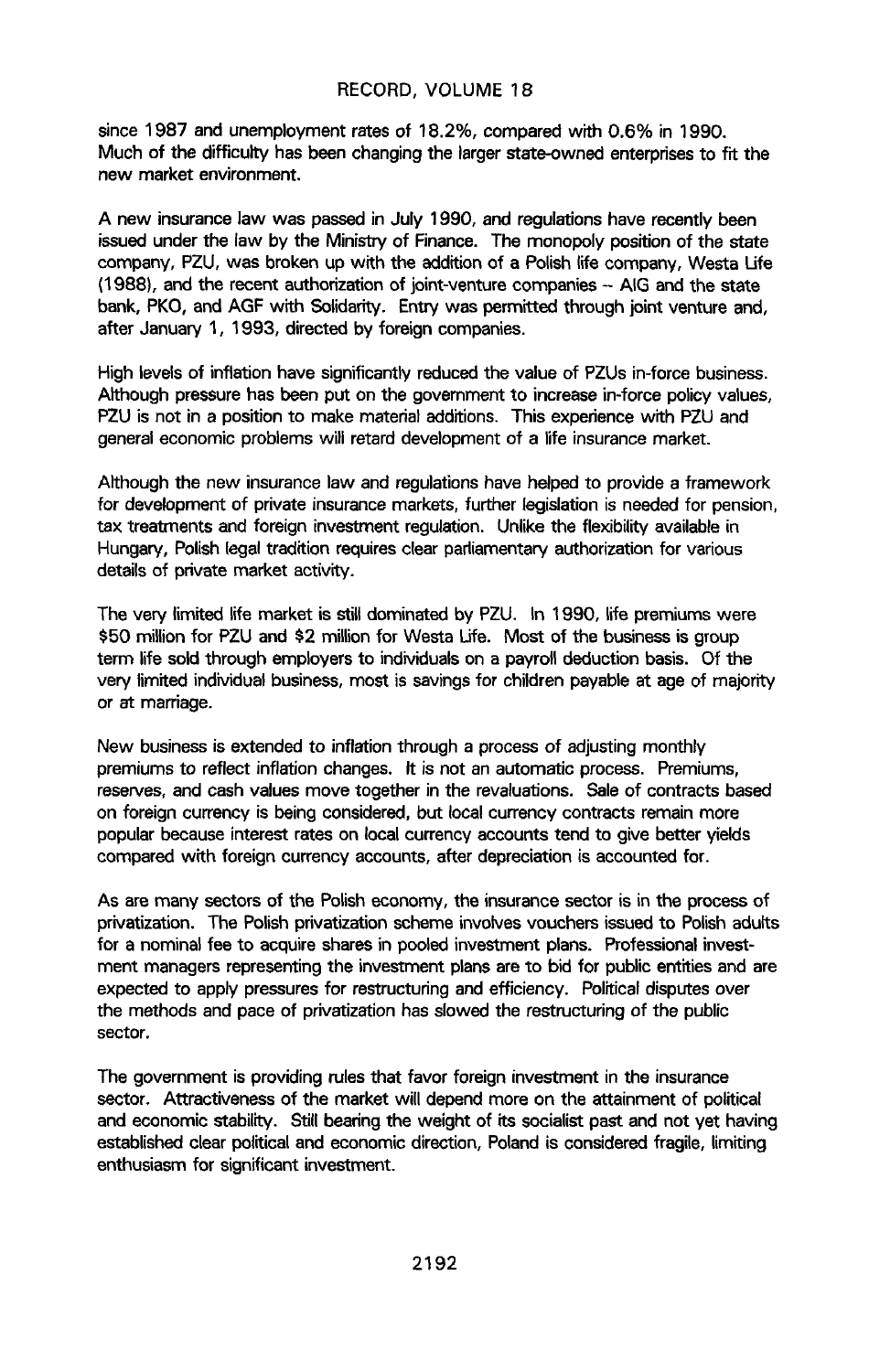# **REGULATION AND SOLVENCY PROTECTION**

As the Central and Eastern European countries formulate their policies for requlation of insurance and other economic matters, there appears to be a general intention to make these policies consistent with the approaches being developed within the European Community (EC). The foreign companies most active in developing ventures in the region are from the EC, and the European Commission has been active in making the suggestions to the Central and Eastern European governments on appropriate policies. The EC approach to insurance regulation concentrates on prudential regulation and promotes open competition on rates and contract terms.

In the U.S., the basic insurance supervisory issue of capital adequacy is receiving much attention. Market conditions have raised public doubts about the financial integrity of insurance companies. The adequacy of the traditional state system of solvency supervision is in serious question.

In the midst of this crisis of confidence, regulators, rating agencies and companies are developing improved methods for measuring business risks and related capital requirements. Although the market environments in Central and Eastern Europe present different risk profiles, the techniques being developed to measure capital adequacy in the U.S. could help Central and Eastern European regulators and companies to address potentially destabilizing market conditions.

### CAPITAL ADEQUACY MEASUREMENT TOOLS

Solvency supervision of insurance companies involves various activities, including statutory accounting standards, investment rules, evaluation of financial reports, field examinations, and others. For purposes of this presentation, consideration is limited to standards of adequate capital.

In the U.S., the amount of capital maintained by an insurance company depends on standards applied by regulators, standards applied by rating agencies, and standards adopted internally by company managements. For consistency and administrative ease, regulatory standards correctly rely on broadly applied rules of thumb.

### **Static Risk-Based-Capital Formulas**

Individual companies, rating agencies, and the NAIC are currently refining static riskbased-capital formulas to help establish improved capital adequacy standards. Riskbased capital is a calculated amount of capital required to account for specific business risks. The concept has been around for some time. (See for example, Spencer L. Kimball, Chapter 6 Capital and Surplus Requirements, Insurance, Government and Social Policy, Richard D. Irwin, 1969.) Risk-based-capital adequacy standards have been applied in the banking sector through the international Basle Accord, adopted by the Group of Ten Central Governors.

Static formulas apply percentage factors to individual assets and liabilities to account for the various risks associated with them. For example, no capital is required as security against the potential loss in value of government-issued or guaranteed securities, as the risk of loss is considered insignificant. However, increasing percentages of assets are required as investment gradings drop.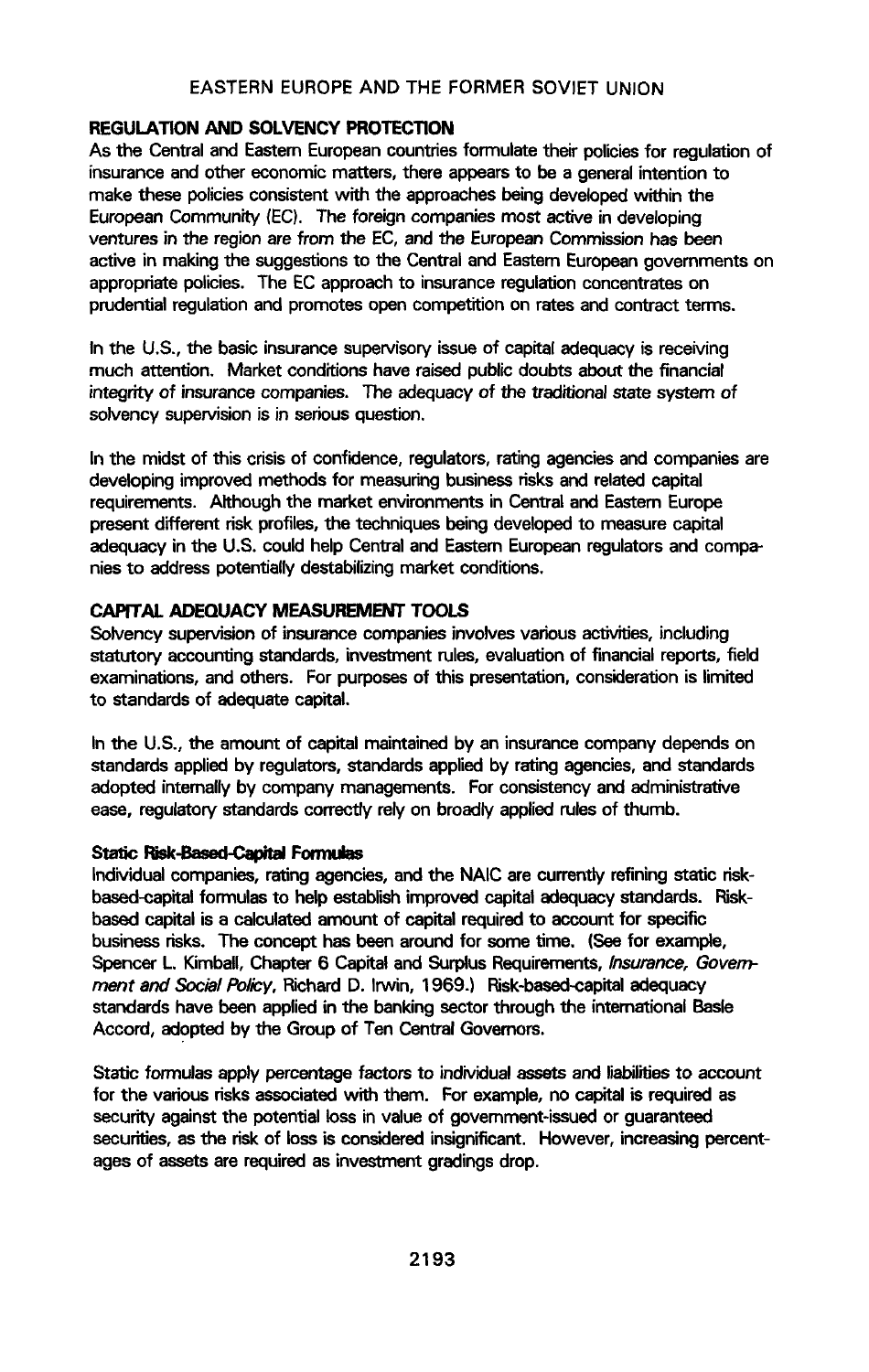F**a**ctors **a**re **also a**pp**li**ed t**o liab**ilit**ie**st**h**r**oug**h p**e**rc**en**t**ag**e fac**to**r**s app**l**i**ed t**o** reserves, premiums, and other items associated with each line of bus**i**ness a company writes. These factors account for the risk that prices charged for insurance will not be adequate to cover all claim and expense costs.

Static formulas are now being eva**l**uated by the NAIC for use in regulatory supervisi**on.** Th**e** f**or**m**u**l**a**s can be a**ppli**e**d**t**o re**adil**y avai**l**abl**ea**n**n**u**al st**ate**m**e**nt **d**at**a a**n**d** can be applied uniformly to all compa**n**ies. They reflect bas**i**c company differences in asset portfolios and mix of business. Thus, they are far more particular than broad capital to premium or capital to asset ratios previously used.

However, the administrative convenience and consistency means that the factors do not account for the special circumstances of each company. Further, because the factors are normally added together, there is no recognition that risks in one line of business are offset by cont**r**acycl**i**cal risks in another line.

The static formula approach takes a r**e**ading as of a particular reporting date. Longter**m t**r**en**ds, which can be expected to change capital requirements, are not reflected. Thus, capital may be adequate as of the reporting date but may become inadequate soon thereafter for predictable reasons.

Static formulas have been developed within the insurance industry to provide target capital levels for going-concern companies. The results represent capita**l** levels that would cover ranges of norma**l** variat**i**ons **i**n asset and l**i**abil**i**ty va**l**ues, based on recent experience. Target levels are nor**m**ally expected to exceed capital levels below which regulatory interv**e**nt**i**on would be app**r**opriate.

At the same time, as going**-**concern measures, they do not address "run on the bank" conditions or other special circumstance**s** of companies known to be financially troubled or subject to regulatory conservation. Such addition**a**l risks require separate consideration.

### **Dynamic Risk-Based Capital**

**A dynamic approachto risk**-**basedcap**it**al projectsthe cashflows o**f **a pa**rti**cu**l**a**r **company, includingexpect**ed **n**e**w busine**ss,**overa periodof** ye**ars. A**lt**e**met**ive**  $\epsilon$ **scenarios** (e.g., various interest-rate patterns) are used to test the vulnerability of the **busin**e**ssto hi**st**ori**c **patternsof adverseex**pe**ri**e**nc**e. **Cap**it**alrequire**m**entscan be** d**ete**rm**in**e**d fro**m **the dynamic approachby d**e**terminingthe cap**it**al requir**ed**to withstand** losses that would arise from the worst-case scenario, or something **approaching the worst case.**

**Dynamic testing has the advantage of b**e**ing** m**or**e **speci**f**icallyrelevantto each individualcompany. B**y **esti**m**atin**g **cash flows** f**or each lineof busin**e**ss,contracyclical** f**actors (i**.e**., risk c**o**variance)is taken into a**c**count**. **Becaus**e**the projectionscover a** period of y**e**ars, c**h**a**n**ges i**n** capita**l** r**e**quirements are demonstrated year to year.

Of course, dynamic test**i**ng requires a company mode**l** and g**o**od data to provide a useful result. Few regulators are equipped or sta**ff**ed to perform such ana**l**ysis. Regulators have to rely on companies or actuarial advisors to provide such analysis, subject to particular methodology standards.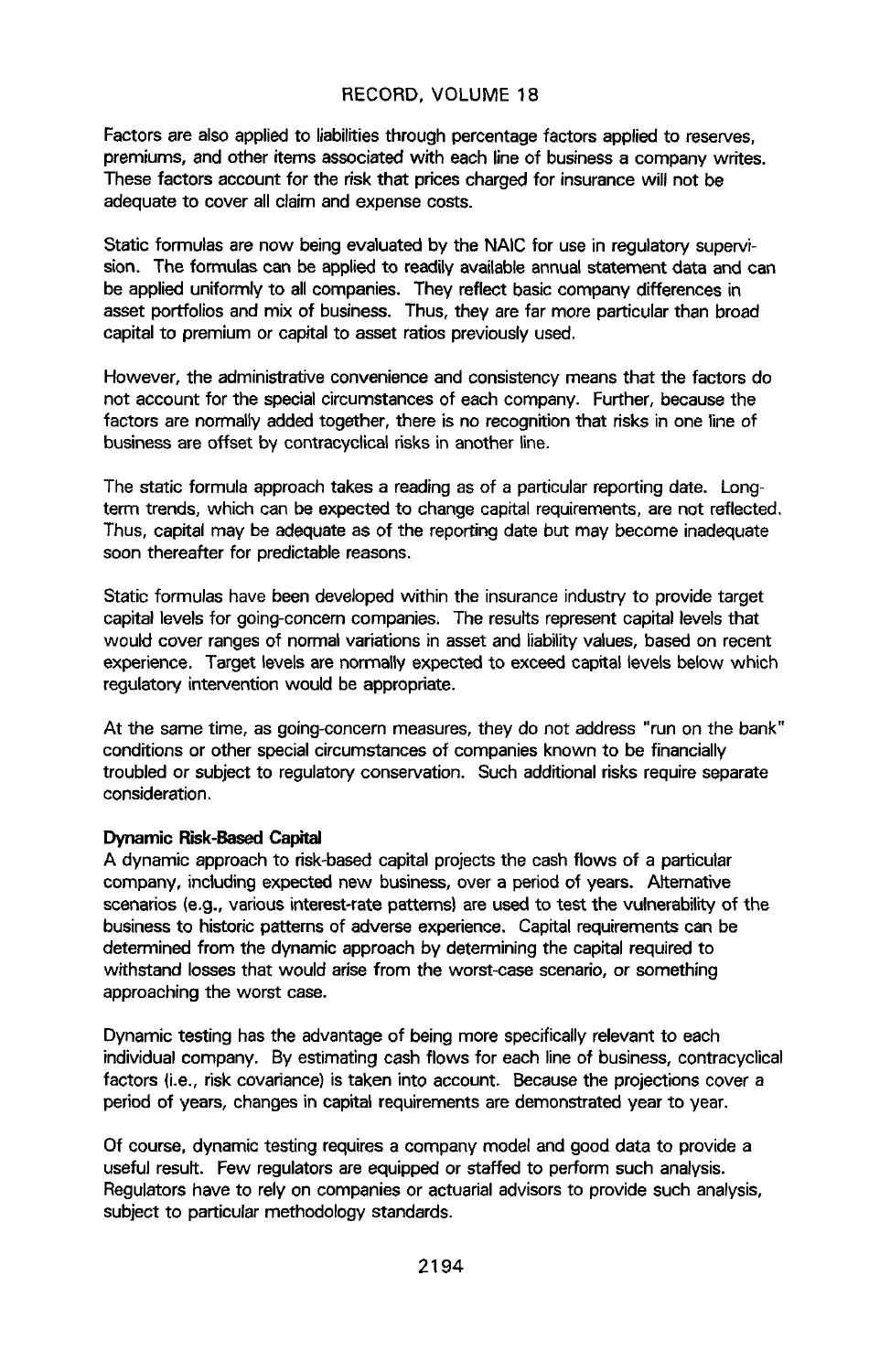The long-term nature of life insurance and some general insurance lines of business makes dynamic testing particularly important. Readings, as of particular reporting dates, reveal little of expected performance in these lines.

Some question the use of projection models for determining capital adequacy because they depend on assumptions about future economic behavior. Yet, companies base their pricing and internal reserve estimates on such projections. Dynamic risk-basedcapital analysis uses the same modeling methods.

Dynamic testing is being used by company managements to evaluate their own capital positions. Regulators are requiring or encouraging such tests in some cases. The method has also been used by regulators where serious financial problems have required more detailed analysis.

### The Appointed or Valuation Actuary

The U.S. has traditionally relied on uniform state laws on valuation to assure adequate reserves for life insurance. Built-in conservatism has provided some solvency protection. More intense competition and wide product variations demand a more flexible and dynamic approach. The move to actuarial certification of reserves, including consideration of assets, has introduced more professional judgment into the process.

The U.S. "valuation actuary" has a more limited role than the U.K. appointed actuary. The U.K. appointed actuary has a continuing responsibility to consider the adequacy of capital to support new business plans of the company, as well as reserves for existing business. The U.K. Department of Trade and Industries, the supervisory authority, is becoming more active in reviewing prospective business plans, including the adequacy of capital to support them.

The U.S. state supervisory authorities have also adopted rules requiring certifications of financial statements by independent accountants. Increased reliance on professional certification by both accountants and actuaries allows regulators to place much of the burden of capital adequacy measurement, and other solvency supervision analysis, on the companies and professional actuaries and accountants.

#### **Risk Monitoring and Management**

Risk-based-capital analysis does more than establish standards for capital adequacy. Initially, the analysis requires the identification and quantification of specific risks associated with each line of business. Thus, the analysis provides a risk profile for each line of business and, when the lines of business, assets, and other factors are assembled for a company, a risk profile for each company.

It is not practical for insurance supervisors to understand the risk profiles of each individual company in detail. However, the solvency surveillance process can be strengthened where the requlators use risk-based-capital analysis to improve their understanding of the evolving risk patterns in particular lines of business. Regulators must channel their limited resources where there is the greatest exposure to insolvency. Analysis of line-of-business risk patterns help to identify the lines of business with the highest risks and the aspects of each line of business that create the most risk for that line.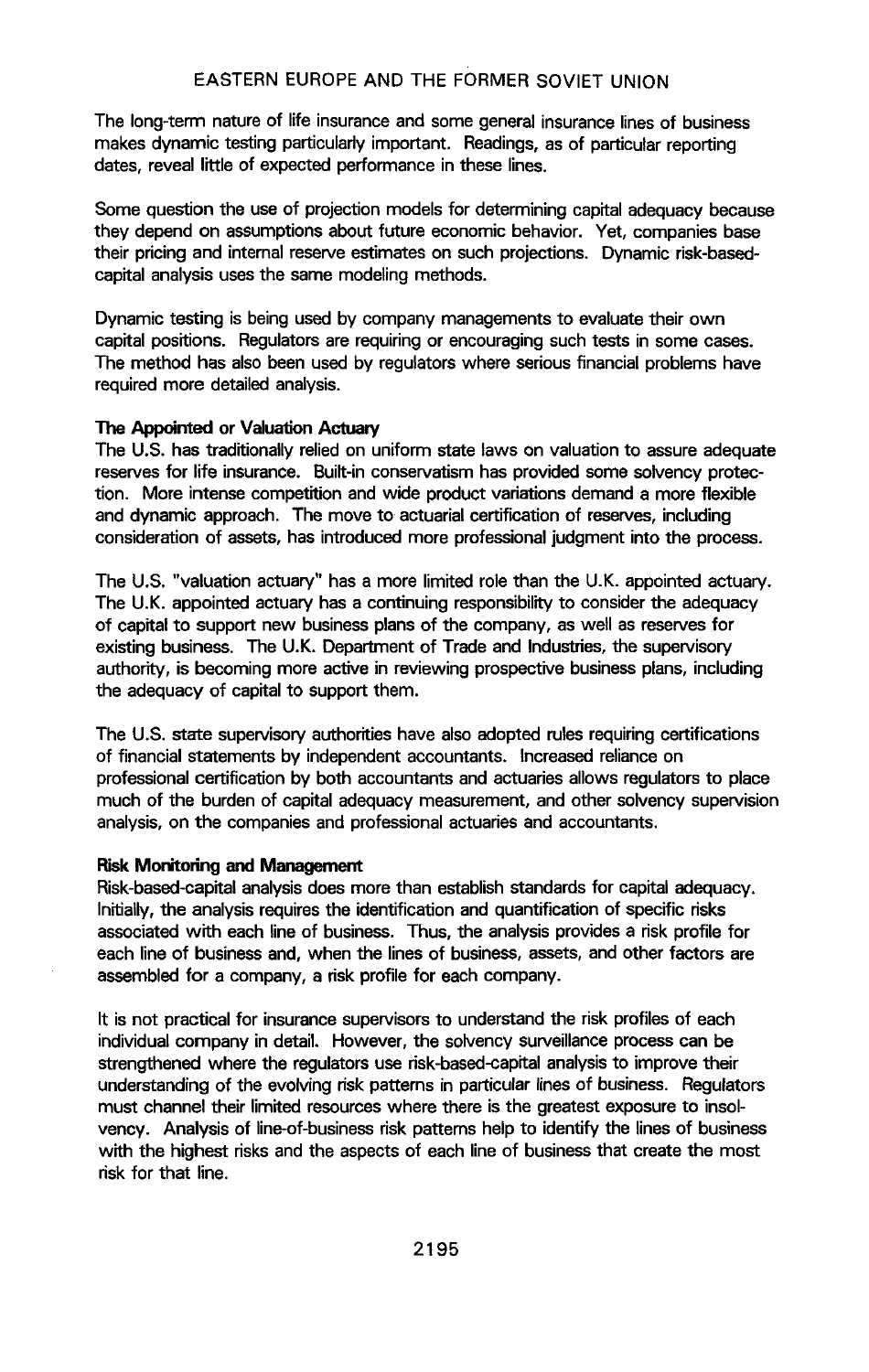Even with a sound appre**c**iation for risks in the insurance industry, regulators cannot maintain current knowledge of all the threats to solvency for each company. They must rely primarily on the efforts of company managements to monitor risks and manage them effectively. Thus, although official standards may rely on static f**o**r**mu**l**as to es**t**a**blish b**ro**ad **m**inim**u**m st**a**nda**rds of** c**ap**it**al** adeq**ua**cy, **r**egul**ators** c**a**n further protect themselves by encouraging companies to apply dyn**a**mic and other more detailed testing through the certification process.

### AP**PL**ICATION TO C**E**NT**R**AL **A**N**D EAS**TE**RNEUR**OP**EA**N**MARKE**T**S**

C**e**ntral and Eastem European countries are working to establish new competitive markets and new superv**i**sory autho**r**ities **i**n an env**i**ronment where much of **t**he basic infrastructure must be built anew. In addition to the normal business risks associated with insurance, the region faces various manifestations of economic instability. The potential for spikes in inflation and wide variation in demand for insurance products and services must be anticipated.

These conditions make it more difficult to apply risk-based-capital analysis techniques. Yet, they also make the need for effective capita**l** adequacy measurement more acute. The future of the insurance industry depends on public confidence. The companies and the regulators need effective tools for anticipating solvency-threatening conditions so that they can respond t**o** changes in conditions as they occur.

The U.S. experience has illustrated the complexity of capital adequacy determinations for the insurance business. Prior focus on liabil**i**ties has been broadened to include the interplay of asset and liability risks. Central and Eastern European countries face all these risks, plus those associ**a**ted with the reorganization of their economies.

Several large multinational insurers have entered, or have expressed intention to enter, these markets. They have an interest in establishing reliable re**g**ulatory standards. If capital requirements are set too high, they will have less incentive to invest. If the requirements are set too low, they will be subject to indirect damage from the failure of undercapit**a**lized competitors.

Many of these companies are generally familiar with risk-based capital and cash-flow testing methods that are described here. Through skillful application of these methods, they can not only protect their own investments, but also help regulators to establish reasonable standards and methods of financi**a**l surveillance.

MR. HARRY H. PANJER: The previous speakers have provided a thorough background on developments in Eastern Europe and the former Soviet Union with respect to changes in government programs and expansion of insurance markets.

As countries in Eastern Europe return to economies based on cap**i**tal markets, professions that are well-known in the West will be dupl**i**cated in these countries.

The actuarial profess**i**on, in particular, is becoming organized in Poland, Hungary, Bulgaria, Russia, Czechoslovak and Slovak Federal Republics, Ukraine, Latvia, and Lithuania, among others. I have had the opportunity to visit Eastern Europe this year and to teach **i**n an actuar**i**al program in Poland. I w**i**ll talk about developm**e**nts **i**n each of the countries that I have just mentioned. Although I have not been to all of these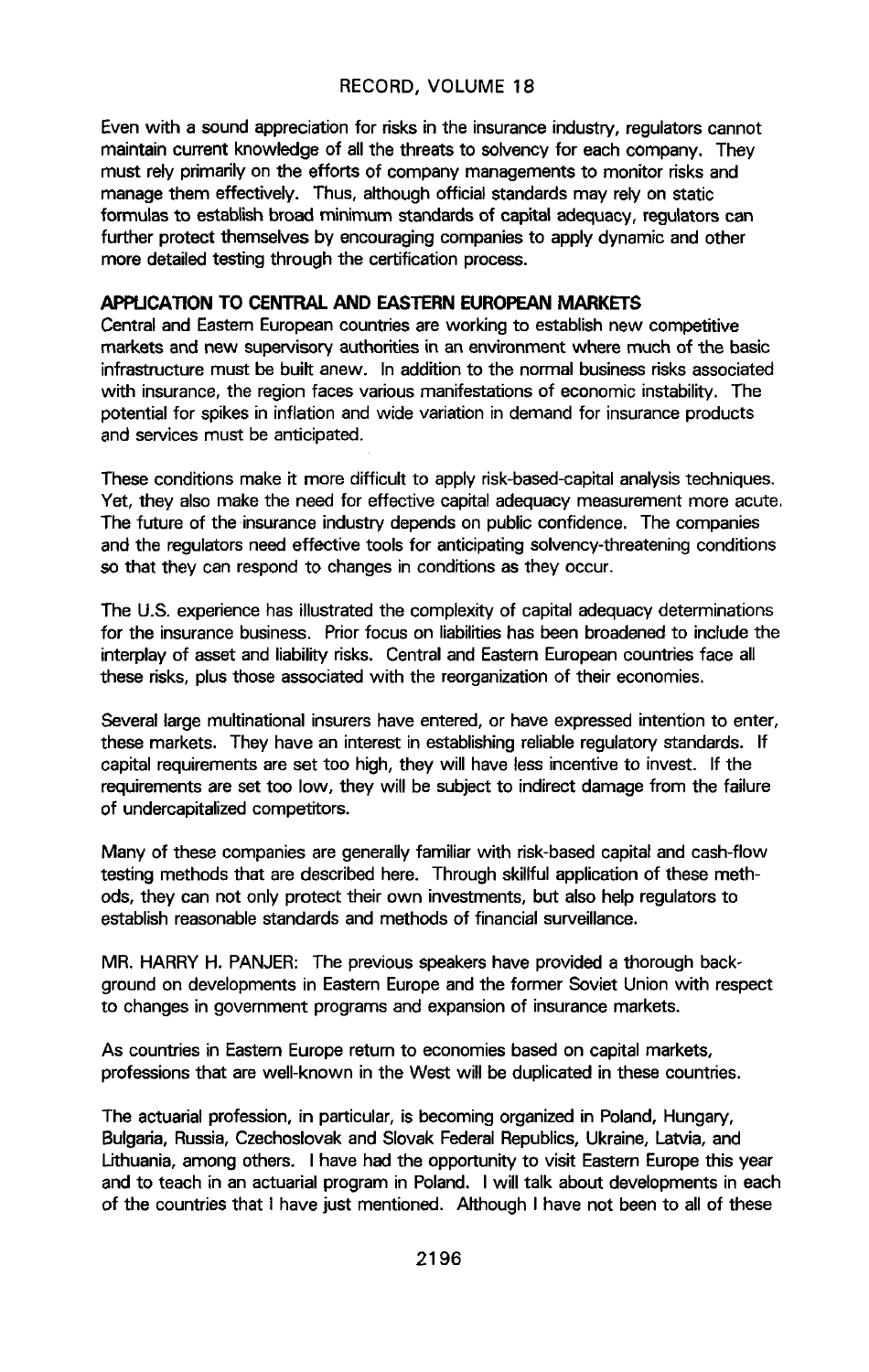countries personally, I have obtained information on the development on the actuarial profession in each from Mr. Chris Daykin, Government Actuary of the U.K., from Professor Krzysztof Stroinski of the University of Western Ontario in Canada, and from Dr. Gabor Hanak, Secretary of the Hungarian Actuarial Society.

# POLAN**D**

Poland is a country with a population of about 38 million. Of these people almost 2 million live in Warsaw. The working population is about 16 million employed persons and about 2 million unemployed.

L**i**ke most Eastern European countries, Poland is gradually privatizing its state enterprises and entering joint-venture relationships. The number of joint-venture companies increased from 1,600 in 1990 to almost 5,000 in 1991. A Ministry of Ownership Changes is responsible for the change of state enterprises to private ones. All Polish citizens are being given the opportunity to invest in these companies through National Investment Funds.

Inflation has been a problem in Poland. It was about 250% in 1989, about 700% in 1990, and down to about 70% in 1991. There are 87 banks operating in Poland, including 6 with the participation of foreign capital and 2 foreign bank branches.

A stock exchange was established in June 1991. At present there are 13 stocks quoted with an additional 4 to be added soon.

There are now about 24 insurance companies listed in Poland. Of these 5 are life insurance companies and 19 are prope**r**ty and casualty insurers. Three of the five life insurers are companies with foreign capital participation. Not all companies are yet **w**rit**i**ng bu**si**ness**;** but, rece**nt**ly **l**ic**e**nsed c**o**m**pa**n**ies** wil**l be** writi**ng** bu**si**n**e**ss **in t**h**e** n**e**ar fut**u**r**e**.

Prof**e**ssor Krzysztof Stroinski, a Polish emigre w**a**s most instrumenta**l i**n establishing an actuarial teaching program at the Univer**s**ity of War**s**aw in 1990. The teaching program ran over the summers 1990-92 and **i**s expected to continue in the future. The students in the program were primarily from **Po**land, although some of the students were from Russia, Lithuania, Latvia, and Hunga**r**y. The 18 instructors in the program in 1992 cam**e** from Canada, the United States, France, the United Kingdom, and Germany. The program is d**e**signed to take stude**n**ts through materi**a**l roughly equivale**n**t to th**e** A**s**sociateship exams of the S**o**ci**e**ty of Actuaries as well as through a number of practice-related topics, **i**ncludin**g** professionalism. These practice-related topics cover a**l**l areas of actua**r**ial practice including investments.

All 12 students completing the first year of the program in 1990 were subsequently employed by **i**nsurers, the government social secu**ri**ty system, and th**e** regulatory auth**o**rities. As a result, in the second and third years of the program, these students brought a strong pract**i**cal background to the classroom. V\_rrththis pract**i**cal exper**i**ence, and with a strong mathem**a**tics and economics educational background, the students made the classroom experienc**e** a p**l**ea**s**urefor the instructors. Students frequently brought to class practical problems they were dealing with in their companies. As you c**a**n imagine, th**e**se inclu**d**ed problems associated with high inflation.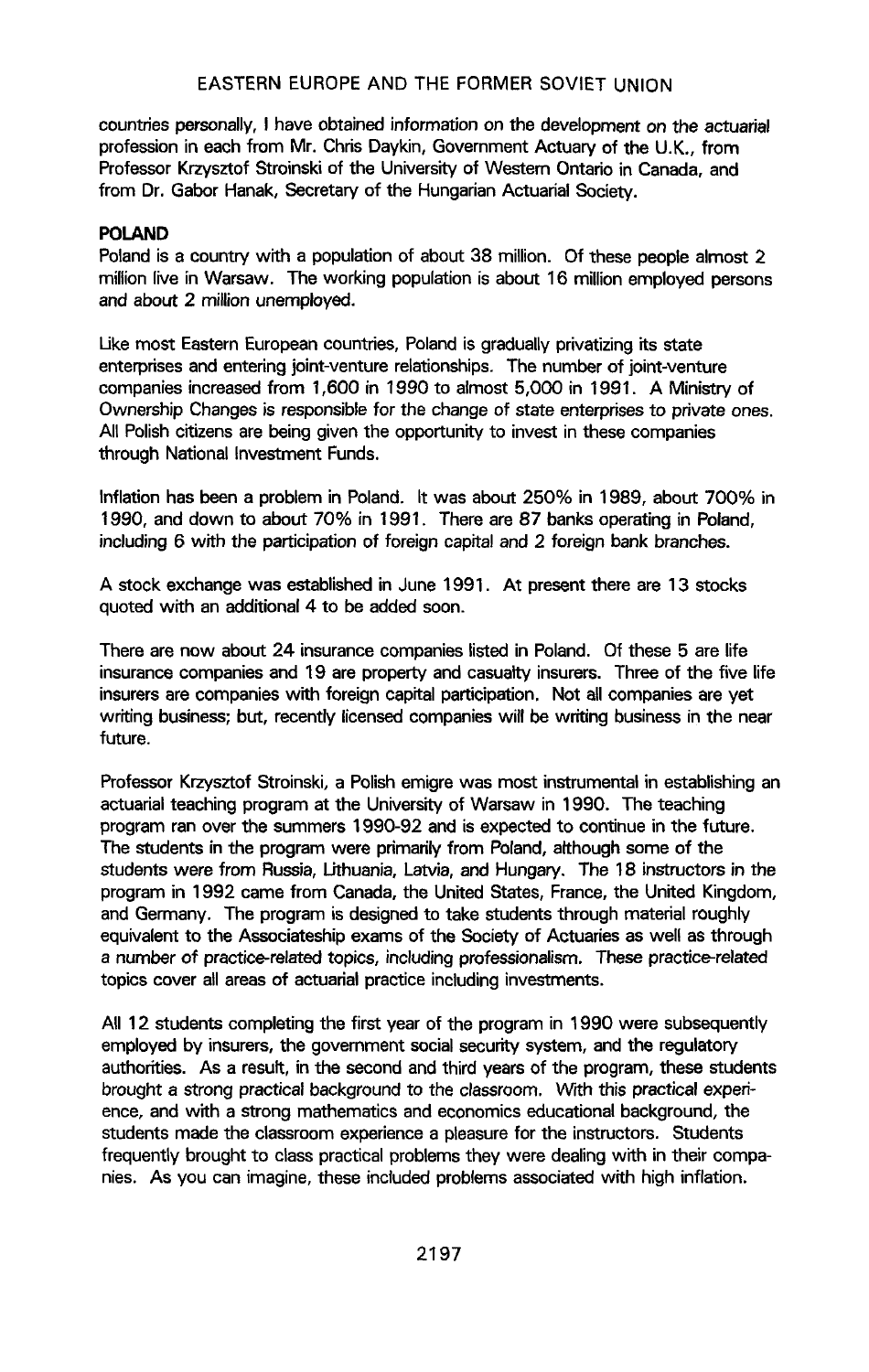T**h**e **p**r**ogram a**t **the Uni**v**er**s**ityof** W**arsa**w **esta**b**l**i**shed**by **Pro**fe**sso**r**St**ro**ins**k**iis fund**ed **pri**m**arilyb**y **the CanadianE**xt**ernal Affairs Depart**m**e**n**t a**n**d t**h**e Polis**h**Mi**n**is**t**ry of Financealthough th**e**r**e **a**re **a numb**e**r of other sponsorsas well**. A**s a resu**lt **of this progra**m, **an actuarialsociety hasbeen e**st**ablish**ed**. The PolishActuarial Soci**ety **was form**e**d on August 3**, 1**99**1. **ProfessorStroinskiwas el**e**ct**ed **itsfirst** Pr**esident. It has** 42 members of whom 3 are Fellows and 13 are Associate members. The Society is **now giving**e**xams for** st**udents**. **There wil**l **be an** e**xam sittingin Nov**e**mber 1992**. **Th**e **exams will be similarto those of the Socie**ty **of** A**ctua**ri**es although** at **the earl**y st**age of the** So**ciet**y'**s deve**l**opmentthey a**re n**ot able to off**e**r nearly as ma**n**y cours**e**s as we do** in **the Soc**i**e**ty **of** A**c**t**uar**i**es.**

**The fir**st st**udents throughth**e **Polish**e**xams a**re **for the fir**st **time setting exa**m**s for** st**udents ear**l**y in th**e **program. Th**i**s** i**s inthe spi**r**itof th**e **volunteerismthat** e**xi**sts **i**n **our own** So**ciety o**f A**ctuaries.**

In **addi**t**io**n**to the su**mm**er sch**o**olin Warsaw**, **a** n**u**m**ber o**f **semi**n**arshav**e **be**e**n run i**n **Polandt**hat **have b**een **on actuaria**l**aspectsof** l**i**fe **insuranc**e**and non**l**if**e**i**n**surance**. **Th**ey **hav**e **fr**e**qu**e**ntl**y **b**e**en spons**o**redby the In**st**i**t**ute o**f A**ctuar**i**esof the U.K**. **and various B**rit**ishg**o**vernm**e**nt progra**m**s.**

In addition to the training being provided in Poland, a number of Polish actuarial **students wo**rk**ing in th**e **insuranc**e**fie**l**d ar**e**gaining** e**xp**e**rienc**e**in compani**e**sa**n**d universitiesin other countri**e**s.**

The Polish Society of Actuaries is already working with the Ministry of Finance of **Poland** in establishing new regulations governing various aspects of insurance. The Polish Society of Actuaries will, no doubt, become a significant professional body and **p**l**a**y **a key ro**l**e in the** f**uture d**e**vel**o**pmentsin insuranceand pensionsi**n **Poland.**

**An a**rt**icl**e **abo**ut **the Po**l**ishprog**r**a**m **is publishedinthe January** 1**992 issueo**f The Actuary**.**

#### **HUN**G**ARY**

**There have** be**en simi**l**ardeve**l**opmentsin Hunga**ry **in re**c**e**n**t years. Th**e **Univ**e**rsity of Budap**est **organizedwithin** it**s Economics**D**epa**rtm**ent an In**stit**ute for Insuranc**e **Research.** C**ontact was** m**ade w**ith **the** Insti**t**ut**e of** A**ctuar**i**es of t**h**e U.K**.**, a**n**d so**m**e trainingcours**e**s in insuranc**e**and pensionswere organized**. **The introductor**y **cours**e**i**n **the rol**e **of actua**rie**s was run in Janua**ry **199**1 **in Budap**e**stby the** I**nstitu**t**e and the Facultyo**f **Actua**ri**es**. **Followingthe in**it**ial**sem**inar, subse**q**uentlecturesand seminars were organiz**ed **b**y **the Instit**ute. **Th**e**s**e **s**e**minarsw**e**r**e **so succ**e**ssfulthat a diploma progra**m **wa**s **organiz**ed**to run overthe pe**ri**od** f**rom Septe**m**ber** 1**991 to April 1992.** L**ect**u**rers were** f**ro**m th**e** Unit**ed** Kingd**o**m **a**n**d** fin**a**nc**ed** by th**e** B**r**iti**s**h Kno**w-**H**ow Fund. Writ**te**n** m**at**eri**al was provid**ed**in Englishand translat**ed **into Hungarian**. **The cours**e l**eadsto a diploma from the Universit**y**of Economicsin associationwith the In**st**it**ute **and th**e **Faculty**.

**The Hu**n**ga**ri**an Actua**ri**al Socie**ty **receivedi**t**s cha**rt**er o**n **F**e**bruary27**, 1**99**1**. T**he **Hunga**ri**an Actuarial**So**ciety has alreadye**st**ablisheda trad**it**iono**f **a**n **eady summ**e**r three**-**day sy**m**posiu**m **each year and a N**e**w** Y**ear dinner**f**or** it**s me**m**b**e**rs**. **There were 36 foundingmembers inthe Soci**ety**, and new members a**re **being ad**m**itted as**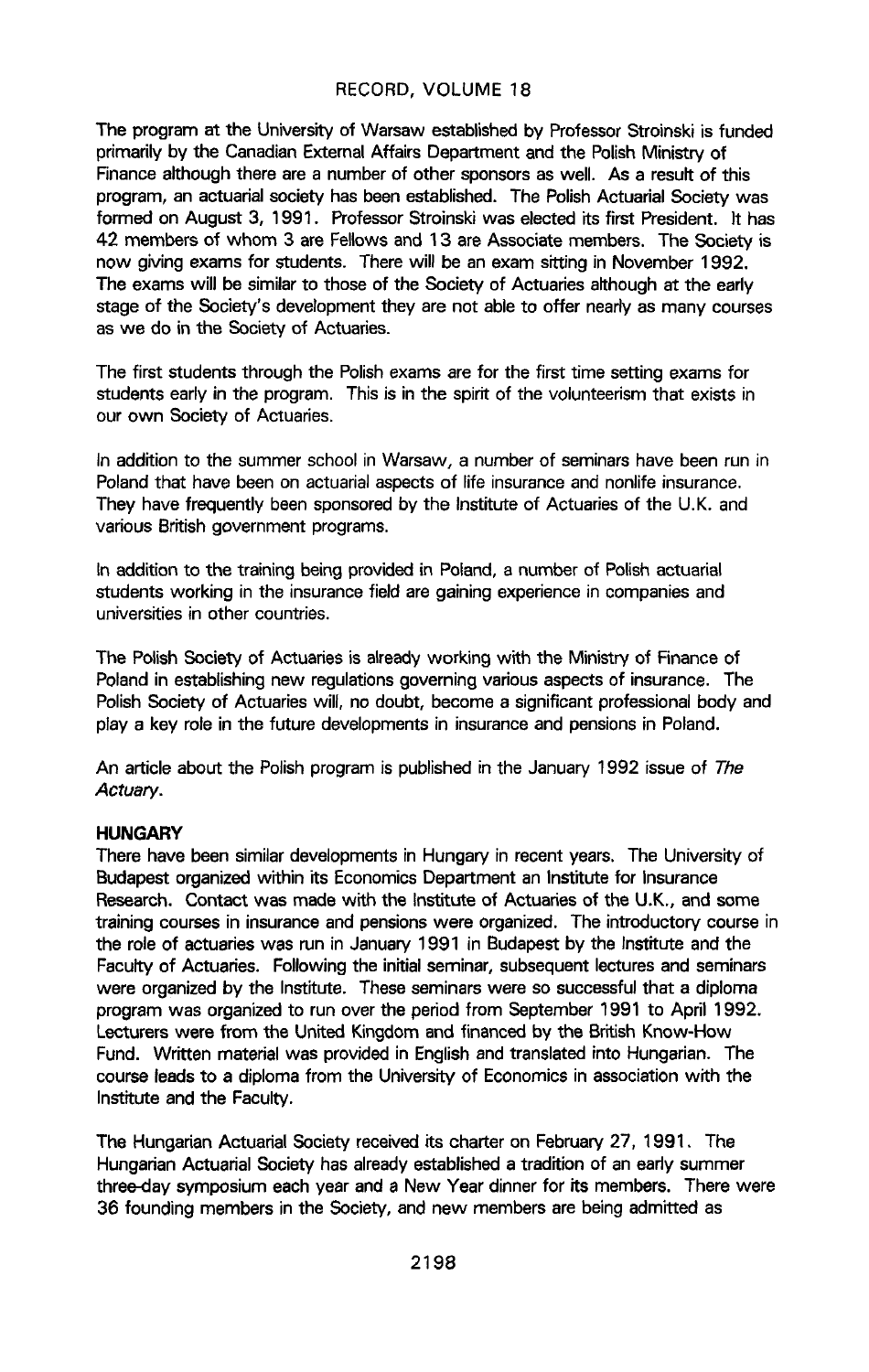students pa**s**s through the diploma program. The Hungarian program was largely driven by t**h**e efforts of Mr. Chris Daykin, Government Actuary of the U.K. As a result of his extraordinary efforts in Hungary, Mr. Daykin was elected as the Hungarian Actuarial Society's only honorary member at its March 1992 general meeting. The Actuarial Society has established an office in Budapest. It is now in the process of developing an actuarial library. A number of contributions have come from the U.K. The Hungarian Society is interested in obtaining additional material from North America. In particular, **i**t would like to get a complete set of the Transactions of the Society of Actuaries as well as textbooks that we use. If any of you are interested in making a donation, or know of anyone who could do so, please let me know.

There used to be a flourishing insurance business in Hungary before World War II. After the communist takeover, insurance was nationalized into one monopolistic company. Insurance was not a business in the sense of a market economy; it was considered as part of the state budget. If premiums exceeded claims and expenses, most of the surplus was taken by the state; if there was a loss, the state m**a**de up th**e d**i**ff**ere**nce**. **Re**se**rv**e**swe**re **no**t **a**c**t**u**aria**Uy**ca**l**c**ulated.

**In** 1**986 this company was split by a governmentd**ec**r**e**e.** O**ne pa**rt **inheritedthe** l**ife side, th**e **oth**e**r the motor busin**e**ss**. **Since 1987, 11 new** c**ompanies hav**e **been given approval,and nine have begunop**e**r**at**ion**. **The new companieshave either** 1**00% o**r m**ajority for**e**ign shareholderswhile the two big old ones have been privatiz**ed**with a D**ut**ch (75% of shares;life business)companyand a German (59% of shares; nonl**i**f**e **busine**ss**)company. Foreigncapitalin the insurancefield comes fro**m Ge**rman**y**, Aust**ri**a, Italy,** th**e Netherlands**,**Franc**e**,B**e**lgiu**m**,and the U.S**. **Mo**st **of the compani**e**s operate** as composite ones, there is one life only and some nonlife only companies.

The**re a**re **al**l **s**o**rt**s **o**f **po**li**c**ie**sin t**he m**arket offe**r**ed** by **th**e **c**om**pa**n**i**e**s**. On the lif**e side,there a**re **term, whole** l**ife, endowment, (deferr**ed**)annuity, and other types of policiesboth w**it**h and without prof**it **pa**rt**ic**i**p**at**ion. On th**e **nonlifeside,there a**re **co**m**pulso**ry **third part**y**, co**m**prehens**i**ve,**h**ousehold,propert**y**, and other polici**e**s.** Some companies offer group policies as well.

A**t the** m**oment, th**e**r**e **is** n**o law gover**n**ing**the **insurancebusinessin Hunga**ry**, a**lt**hough preparationsof a dra**ft **begansome** tw**o** y**ears ago. Most r**e**gulationsare decrees of the government or the Minister of Finance.** The Hungarian Actuarial So**c**iety **has been active** i**n co**mm**enting on pro**po**sed**l**egislativechangesaffecting** t**he insuranceand relatedfields. A n**e**w law gov**e**rninginsuranc**e**is due soon. Mos**t **actuari**e**sand oth**e**r prof**e**s**s**ionalsinthe in**s**uranc**ef**ie**l**d a**re h**oping**that **the** leg**islation wil**l **be similarto that of the EC, its w**est**e**rn **neighbors**.

### **CZECHOS**L**OVAKIA**

**Th**e **insurancemark**e**ts were sch**ed**ul**ed**to open in 1992** in **the** C**z**e**chos**l**ovakrepublic and** i**n** 1**993 in t**h**e S**I**ovak republic**, k\_r\_**hth**e **rece**n**t proce**e**dingsto separ**at**e the** tw**o republics,this proc**e**ss** m**ay be slow**ed **down. However, the d**e**velop**m**e**n**t of an a**ctu**a**r**ia**l **p**rofess**io**n i**n** C**z**ech**os**l**ova**ki**a** i**s** m**oving** f**o**rw**a**rd**.** In **Fe**bru**a**ry 1**9**9**2**, the **I**nstitute and the Faculty of Actuaries ran a five-day introductory seminar in Prague on the role of act**u**a**ri**es. The subsequent seminar with lecturers from the U.K. Government Actuary's Department was held in March 1992 for deputies from the Soc**ial and** C**u**ltural **Co**mm**ittee o**f **t**he **F**e**d**er**a**l A**s**se**m**bly of Czech**osl**o**va**k**ia**.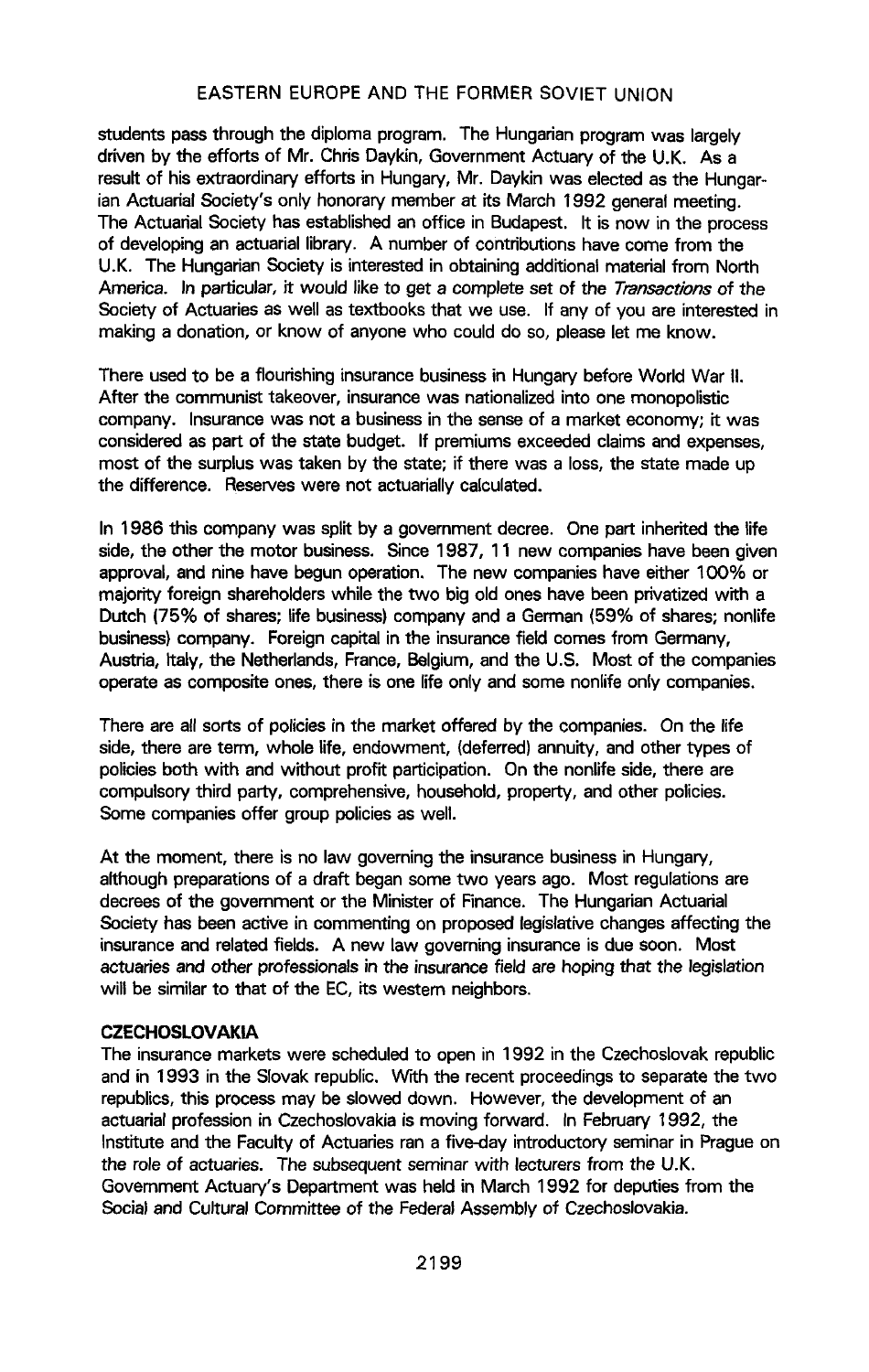Discus**s**ions are continuing regarding the formation of a professional actuarial body. Meanwhile, an undergraduate degree course in actuarial science h**a**s started at the Ch**a**rles University in Prague following assistance and advice from the University of Hamburg and the Catholic University of Leuven in Belgium.

In Czechoslovakia, an extensive program of social security has begun, and the formation of private pension schemes is being encouraged. This will, undoubtedly, lead to demand for actuaries in the pension field, as well as in the insurance field.

#### **THE FORMER U.S.S**.**R.**

**There a**re **interestingdevelopm**e**ntsalsooccurringin the form**e**r** st**at**e**s o**f **th**e **Soviet Union**. **In Siberia,an actuarialsociety was** f**or**med **in the summer of 1991**, **partl**y **influenced** by contacts with Hungary. The Siberian Actuarial Society has as its **president a professor of mathematics at Kemerovo State University. The organization has** m**e**mbe**rs fro**m **va**ri**ous insurancecompaniesin th**e **Si**be**rianr**e**gion.**

**Repr**e**sentativesof the SiberianActuarialSociety visitedthe U.**K**. i**n **March** 1**992. Also, a three-day** m**eeting was h**e**ld in K**eme**rovoof actuaries**f**rom the U**.**K.**, **members of** th**e Sibe**ri**an Actua**ri**al Socie**ty, **insurancecompany** e**xecutives,and o**th**ers inter**est**ed inthe insuran**c**eindust**ry **and in actuarialscience. The thr**e**e-da**y mee**ting w**as **in the form of a course. All of the** m**aterials inthe cours**e**were translat**ed **into Russian.**

**Two members** of the Siberian Actuarial Society attended the summer school program in W**a**r**saw t**hi**s pa**st **s**umm**er.** Th**e**ir c**o**sts in Wa**r**s**aw w**e**re** being me**t** by **t**h**e** Inte**r**national Promotion and Educational Fund of the International Actuarial Association. These funds are provided by member associations in different countries. The Society of Actuaries committed \$50,000 toward this fund at its June 1992 meeting following the creation of the fund at the Internat**i**onal Congress of Actuaries.

Also in Russia, discussions have taken place between actuaries from the U.K. and persons in charge of insurance companies in Moscow. In addition, discussions have taken place with the State University of St. Petersburg where it is expected that an Academy of Insurance and Audit will be soon established. There is also a possibility of establishing an insurance college in Moscow.

Plans are already in place to have a diploma program run by British actuaries at both St. P**e**tersburg and Kemerovo starting in 1993. The courses would be simil**a**r to that run at the University of Economics in Budapest that I mentioned earlier. It is expected that 20-30 students will at**t**end each course and that most will be currently working for insurance companies. In preparation for this, a number of actuar**i**al textbooks are being translated into Russian.

Although no formal profession has been established in Latvia, Lithuania, and the Ukraine, representatives of those countries attended the Warsaw summer schoo**l** program, and it i**s** likely that professions will soon be established there as well. The Association of Brit**i**sh Insurers has had d**i**scussions with the relevant authorities in the Ukraine, and there are some possibilities of developments there.

In Russia, insurance is alr**e**ady making rapid strides; but, it is not well-capitalized, and investment opportunities are limited**.** Although individual life insurance is quite limited,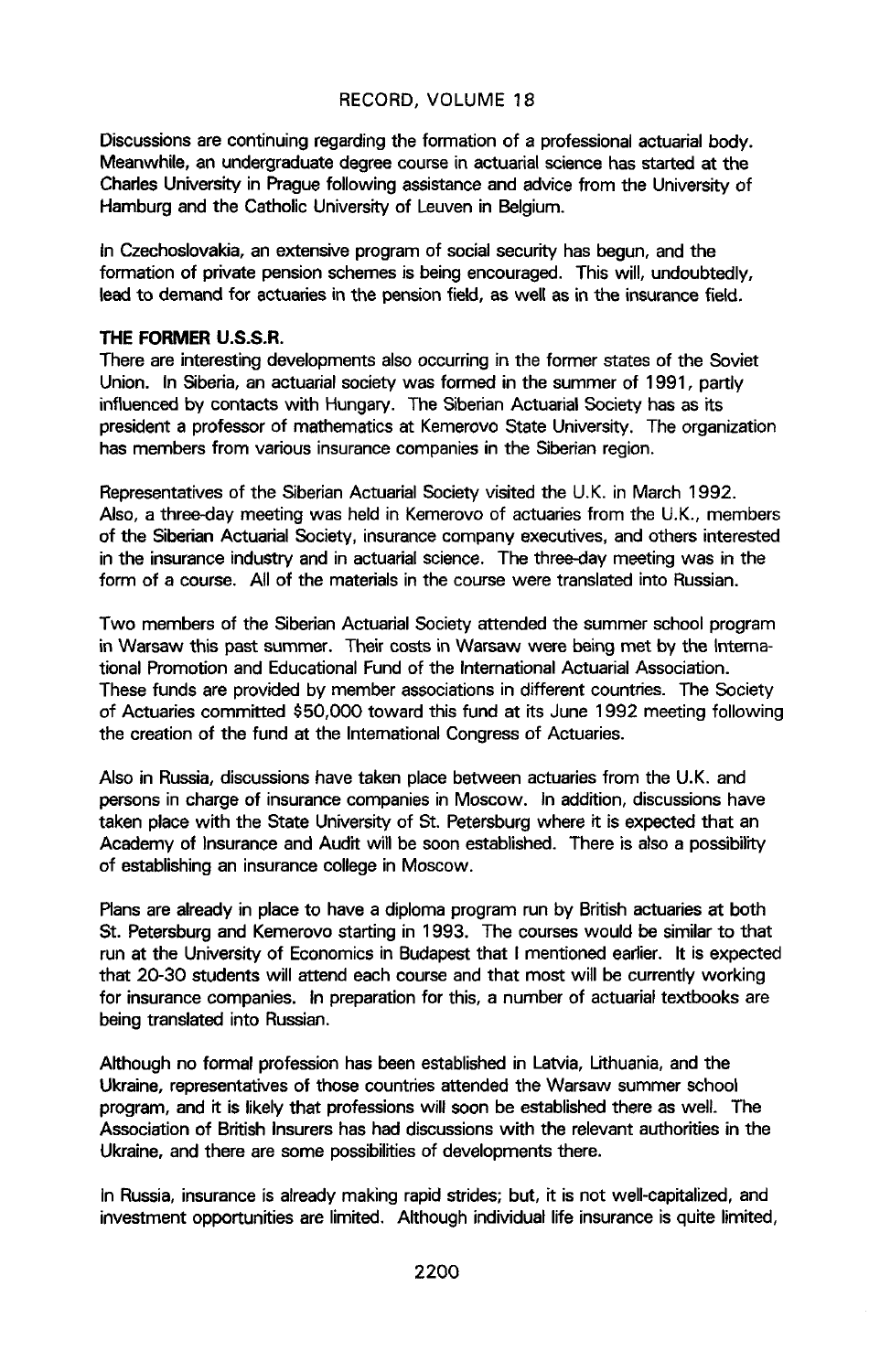there is a ready market for group products. There is considerable interest in the development of insured vehicles for personal pensions and in pension funds more generally.

Data co**l**lection on **h**ealt**h** care is sophisticated in Russia, and there are good prospects for rapid development of health products. However, the hospital system is not yet equipped to accept payment for se**r**vices.

Automobile insurance is widely written and well-understood. Low capitaliz**a**tion levels present serious problems for the writing of large risks such as credit insurance and large liability risks. Local reinsurance companies are being formed and foreign reinsurance participation is being contemplated.

Property insurance is not a significant market yet as there is little p**r**ivately owned property. However, with growing private businesses and farms, this is a growing c**l**ass of insurance.

Regulation is a major problem in Russia. A new insurance law is expected to be passed this fall. This law will allow regulators to supervise the more that 800 companies that have been formed since the breakup in 1988 of Gzsstrakh, the state monopolistic company.

#### **BULGARIA**

Another c**oun**tr**y** in w**h**ich links **h**av**e** been **e**stablished wit**h** actuaries in W**e**st**e**rn Europe is Bulgaria. The Laboratory of Mathematics in the Academy of Sciences in Sofia has established an Academic Links Unit with the Department of Actuarial Science and Statistics at the Cit**y** Universit**y** in London, Agreement has been reached in principle with the Academy of Sciences to run a one-year diploma program there starting in September 1993 with a one-week introductory course to be run in December 1992 by the British Institute and Faculty of Actuaries.

### **THE FORMER YUGOSLAVIA**

**A**lt**hough the former Yugoslaviais c**u**rrentl**y **in a** st**ate of civil war, linksw**it**h Yugoslavian actua**rie**s have b**e**en e**st**ablish**ed**b**y **the Swiss ActuarialA**ss**ociation. In addition**, **Croatian re**p**rese**n**t**a**tives**h**ave** a**pproa**ch**edt**h**e Br**i**tis**h**I**nst**it**ute **o**f Actu**a**ri**es a**b**o**ut developing an actuarial training program.

**It can be saf**e**l**y **a**ss**um**ed **th**at **nothingwill happ**e**n whil**e **the current hostil**it**i**e**spersi**st.

#### **SUMMARY**

**Althoughther**e **a**re **many differencesamong countries,there are som**e **common probl**e**ms. The first is a generalabsenceof a** m**arket-econo**my **cultur**e **and busine**ss expertise. The second is the lack of investment opportunities due to the slowness of the privatization of property and enterprises. Third, high inflation rates are rampant in many countries. Finally, the rapid rat**e** of change of all economic aspects of society are putting enormous pressure on individuals, institutions, and governments. The futures of many economies in Eastern Europe remain uncertain. The problems are i**m**mense.